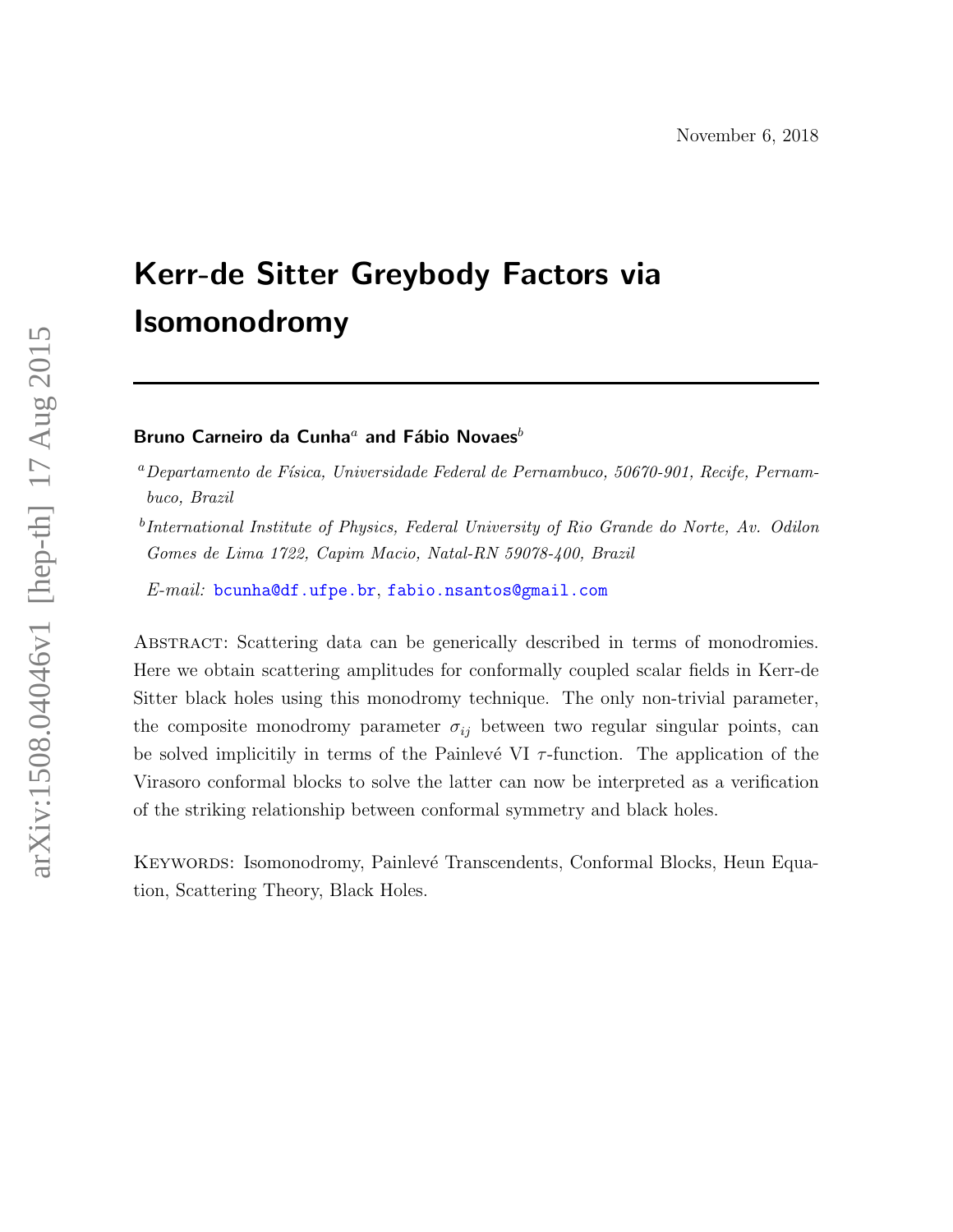## Contents

| 1 Introduction                                      | 1              |
|-----------------------------------------------------|----------------|
| 2 Kerr-de Sitter Wave Equation                      | $\overline{4}$ |
| 3 Isomonodromic Approach to the Scattering Problem  | 8              |
| Isomonodromic Deformations<br>3.1                   | 16             |
| 3.2 The Painlevé VI system near $t = 0$ and $t = 1$ | 19             |
| 4 Relation to Liouville conformal blocks            | 22             |
| 5 Discussion                                        | 25             |
| A The Painlevé VI $\tau$ -function and asymptotics  | 26             |
| <b>B</b> Angular Eigenvalues                        | 29             |
|                                                     |                |

# <span id="page-1-0"></span>1 Introduction

Scattering amplitudes are very important in the context of black hole physics. They relate directly to astrophysical problems but also to other theoretical problems like stability of gravitational solutions and AdS/CFT duality. Rotating black holes are particularly difficult to study and are usually treated using semi-analytical methods and matched asymptotic expansions.

Recent work have pointed to the possibility of extracting exact scattering amplitudes (in some particular cases) using only monodromy data of the radial part from the wave equation of interest  $[1, 2]$  $[1, 2]$ . In the latter work, the authors outlined a procedure to accomplish this program for conformally coupled scalars in a generic Kerr-NUT-(A)dS black hole. One of the results showed that the scattering amplitudes are completely determined by the composite monodromy parameter  $\sigma$ , and that the theory of isomonodromic flows [\[3](#page-31-2)[–5\]](#page-31-3) exposes a hidden, non-linear symmetry of the parameters which can be used to relate the problem of finding  $\sigma$  to the connection problem of the Painlevé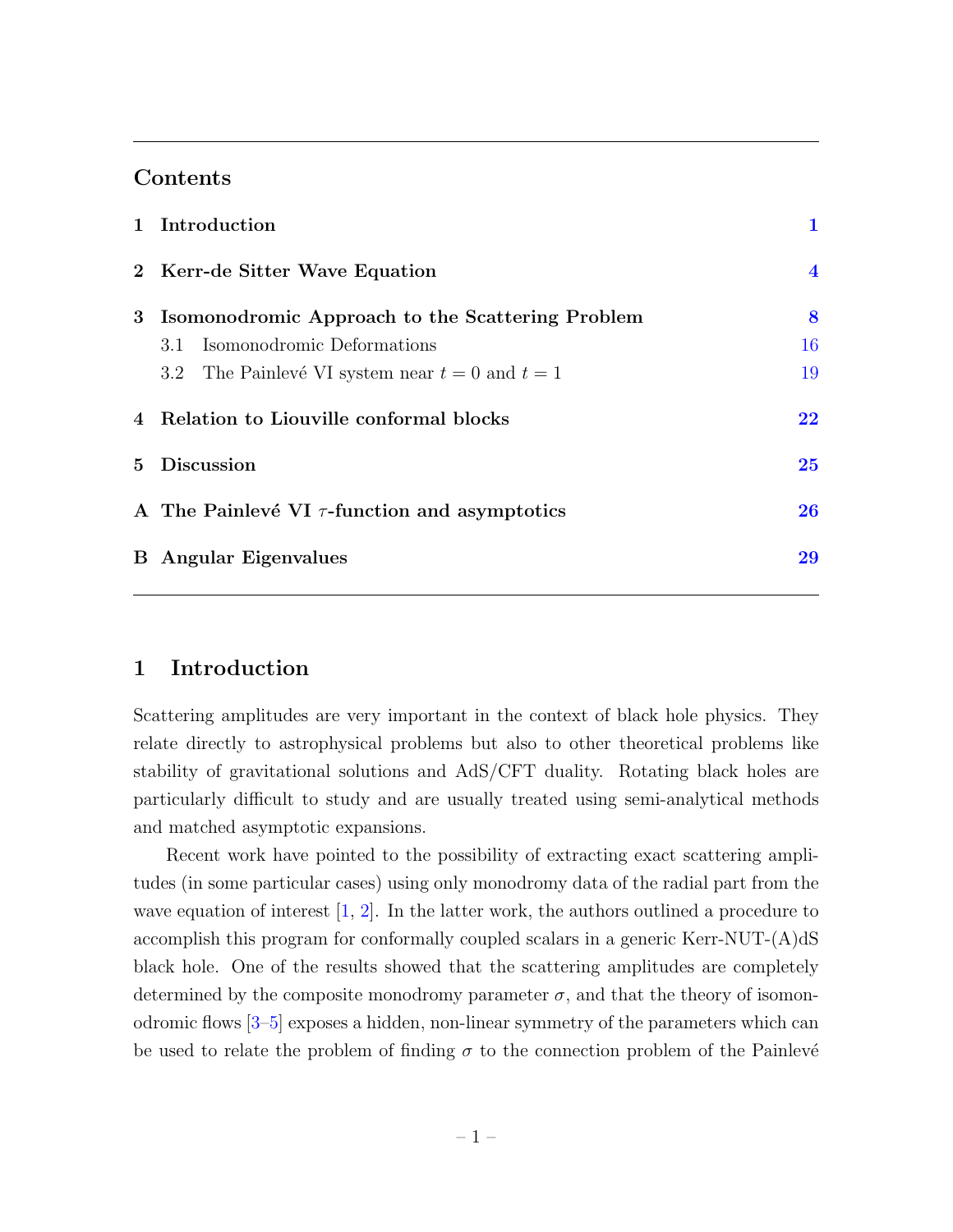VI transcendent. In this paper, we obtain explicit analytic expressions for  $\sigma$  and the scattering coefficients using recent results for the Painlevé VI  $\tau$ -function expansion in terms of  $c = 1$  conformal blocks [\[6,](#page-31-4) [7\]](#page-32-0). We also show that both the scattering problem for the radial equation and the eigenvalue problem for angular equation can be solved by the isomonodromy method. Finally, we obtain the first corrections for  $\sigma$  in both near-extremal Kerr-dS limits.

One important aspect of the master perturbation equation of spin s fields for the Kerr-dS background - also called Teukolsky master equation (TME) - is that it is not only separable into radial and angular parts, but it can be reduced to a Fuchsian differential equation with 4 singular points [\[8\]](#page-32-1). This equation has been studied since the late 19th century and it is called Heun's differential equation when written in the canonical form:

<span id="page-2-1"></span>
$$
y'' + \left(\frac{\gamma}{z} + \frac{\delta}{z - 1} + \frac{\epsilon}{z - t}\right)y' + \frac{\alpha\beta z - q}{z(z - 1)(z - t)}y = 0,\tag{1.1}
$$

with its coefficients obeying the Fuchs condition  $\gamma + \delta + \epsilon = \alpha + \beta + 1$ . From this starting point, series expansions for scattering amplitudes in the Kerr-dS background have been obtained using a different method than ours by Suzuki, Takasugi and Umetsu in a series of papers  $[9, 10]$  $[9, 10]$ . Inspired by earlier works of Erdélyi and Schmidt (for references, see the review book  $[11]$ ), Suzuki *et al.* used a hypergeometric series expansion for Heun functions:

<span id="page-2-0"></span>
$$
y_{\nu}(z) = \sum_{n=-\infty}^{\infty} a_{n}^{\nu} {}_{2}F_{1}(-\nu - n - \frac{1}{2} + \frac{\kappa}{2}, \nu + n + \frac{1}{2} + \frac{\kappa}{2}; \gamma, z), \tag{1.2}
$$

to study scattering in the Kerr-dS background. This series expansion converges with the correct local behaviour near  $z = 0$  and  $z = 1$  for special values of the coefficient  $\nu$ coming from an augmented convergence condition.

The interpretation of  $\nu$  is not so clear in the literature, but in the approach presented here its interpretation becomes quite natural: it is associated to the composite monodromy  $\sigma_{ij}$  of the full solution around two singular points corresponding to the two horizons involved in the scattering. In particular, the series solution [\(1.2\)](#page-2-0) has the correct local behaviour near  $z = 0$  – the outer horizon  $r = r_{+}$  – and  $z = 1$  – the cosmological horizon  $r = r_C$ . The monodromy coefficient of [\(1.2\)](#page-2-0) at  $z = \infty$  is equal to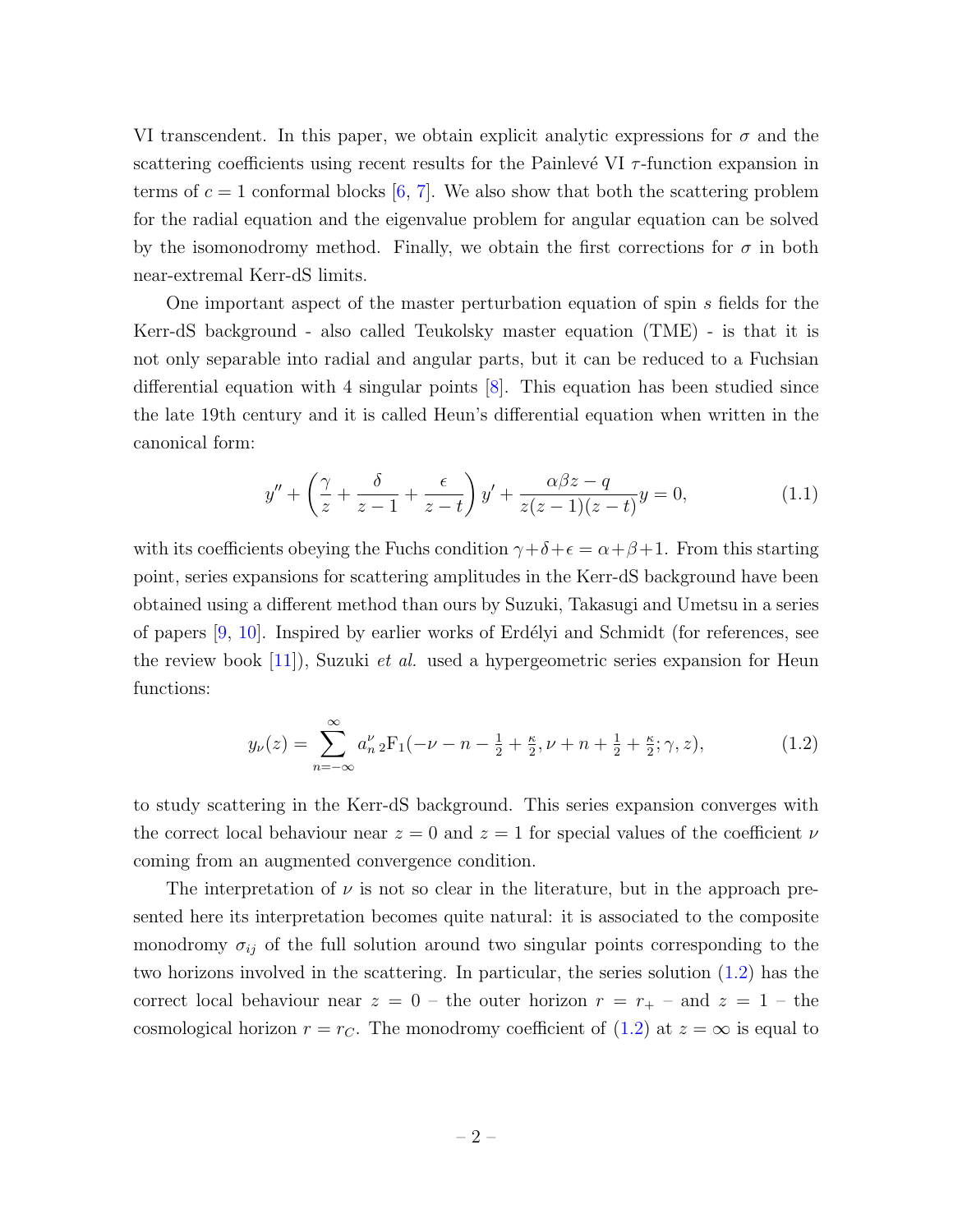the monodromy at infinity of the family of hypergeometric functions in [\(1.2\)](#page-2-0), which is  $\theta_{\infty} = 2\nu + 1 \pmod{2n}$ . With respect to the hypergeometric functions, this is equivalent to the composite monodromy of a loop enclosing  $z = 0$  and  $z = 1$  simultaneously and, therefore,  $\nu$  parametrizes the composite monodromy between 0 and 1 of the full Heun solution  $(1.2)$ .

Along with the obvious relevant applications for the scattering theory of black holes, the astrophysical and stability studies that issue from it, the extracting of the connection coefficients for the Heun equation described in this article is a century-old problem in mathematics, deeply tied to the Riemann-Hilbert problem. In its original form, this problem posed the question of writing an ordinary differential equation with prescribed monodromy data. As will be explained in Section [2,](#page-4-0) we will be primarily interested in the reverse Riemann-Hilbert problem, where one is interested in extracting the monodromy data from the differential equation. The major theoretical breakthroughs for solving this problem were achieved by Schlesinger<sup>[1](#page-0-0)</sup>, who discovered the non-linear symmetry of the monodromy data, encoded in the Schlesinger equations, which we will revise in Subsection [3.1.](#page-16-0) Another milestone came about with the work of Miwa, Jimbo and various collaborators, building up from critical systems in two-dimensional statistical mechanics [\[3–](#page-31-2)[5\]](#page-31-3), where the Hamiltonian structure of the Schlesinger equations (see Section  $3$ ) were explored to finally prove the Painlevé property of the solutions [\[13\]](#page-32-5), fostering tremendous developments in integrable systems and the search for similar structures in other areas.

Another great leap came in from the AGT conjecture [\[14\]](#page-32-6), its subsequent proof [\[15\]](#page-32-7) and the long series of applications to Painlevé transcendents, specially  $[6, 7]$  $[6, 7]$ . In these combinatorial solutions for the Painlevé VI  $\tau$ -function were given exploring the relationship between accessory parameters of the Heun equation and four point functions in conformal field theories, via the Virasoro conformal blocks. We will give a very sketchy description of this relationship in Section [4.](#page-22-0) We will make the claim that this achieves the analytical solution of the scattering problem: an implicit solution for the scattering coefficients will be given in terms of the Painlevé VI  $\tau$ -function and the radial equation parameters. Likewise, the eigenvalue problem for the angular equation can also be cast in terms of monodromy data, yielding a formal solution, as explained

<sup>1</sup>Some of the historical development of the Riemann-Hilbert problem and its relation to the theory of Painlevé transcendents can be found in  $[12]$ .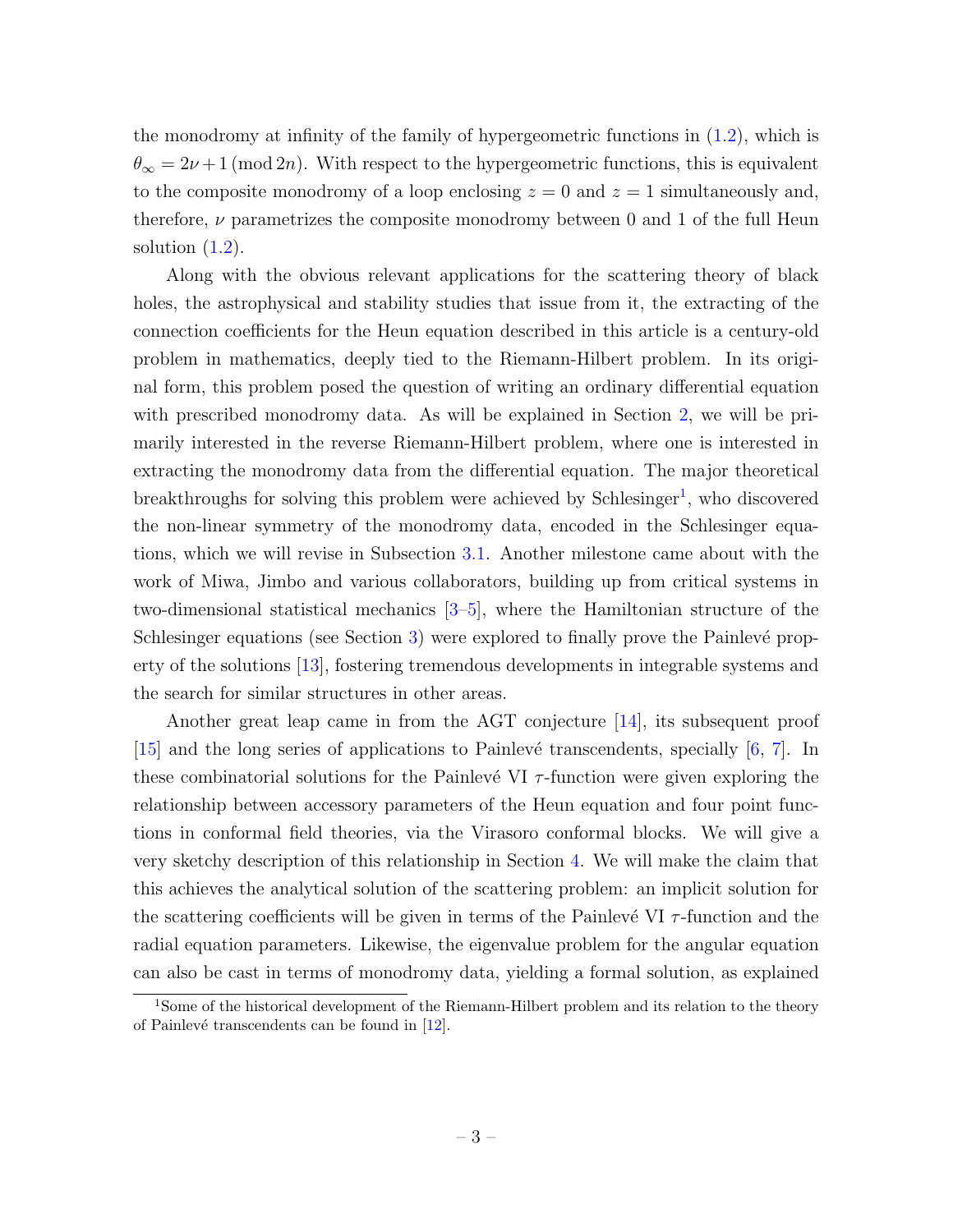in Appendix [B.](#page-29-0) Both results are analytical and valid for generic ranges of black holes and scalar wave parameters, and we list expansions for the Painlevé VI  $\tau$ -function and scattering coefficients in Appendix [A.](#page-26-0) The exploration of these solutions to extract physical intuition about black hole physics is a very interesting future problem.

The relationship between Fuchsian equations and the theory of special functions in the complex plane was clear since the beginning of the former field. The obvious  $SL(2,\mathbb{C})$  symmetry can be used to reduce some of the parameters, much in the way one can reduce the general Riemann differential equation to Gauss's hypergeometric canonical form. What is perhaps less obvious is that one can use deep results from the Virasoro algebra representation theory to essentially solve the monodromy and connection problem for generic linear systems. We discuss the implications of this for scattering and black hole physics in Section [5.](#page-25-0) It is worth noting that, in a parallel result [\[16\]](#page-32-9), the authors gave analytical results for the standard asymptotically flat Kerr black hole in terms of the Painlevé V  $\tau$ -function, itself related to irregular conformal blocks.

Generic spin perturbations, described by the Teukolsky master equation [\[8\]](#page-32-1), reduces to a differential equation of the same nature as eq.  $(1.1)$  and should be amenable to the same methods outlined here. In fact, this simplification happens for every vacuum type-D metric [\[17\]](#page-32-10). Scalar fields in higher dimensional black holes backgrounds yield a more complicated isomonodronic structure, possibly tied to  $W_N$  conformal blocks [\[18\]](#page-32-11). More dimensions means more singular points and thus a higher-point isomonodromic flow. This case is not so well studied as the one with 4 singular points but it is known that the isomonodromic flow still has the Painlevé property  $[12]$  and thus the asymptotics should be similar as in our case. Therefore, although we shall focus on scalar perturbations of 4-dimensional Kerr-dS black holes, our method should be useful to understand the same integrable structure in more general cases for higher-spins and higher-dimensions.

#### <span id="page-4-0"></span>2 Kerr-de Sitter Wave Equation

The metric of a 4-dimensional rotating black hole with de Sitter (dS) asymptotics has been obtained by Carter in the late 1960's [\[19\]](#page-32-12) and the generalization for higherdimensions, with the addition of a NUT charge, was found in [\[20\]](#page-33-0). The special property that guided Carter to find this metric was the separability of the Hamilton-Jacobi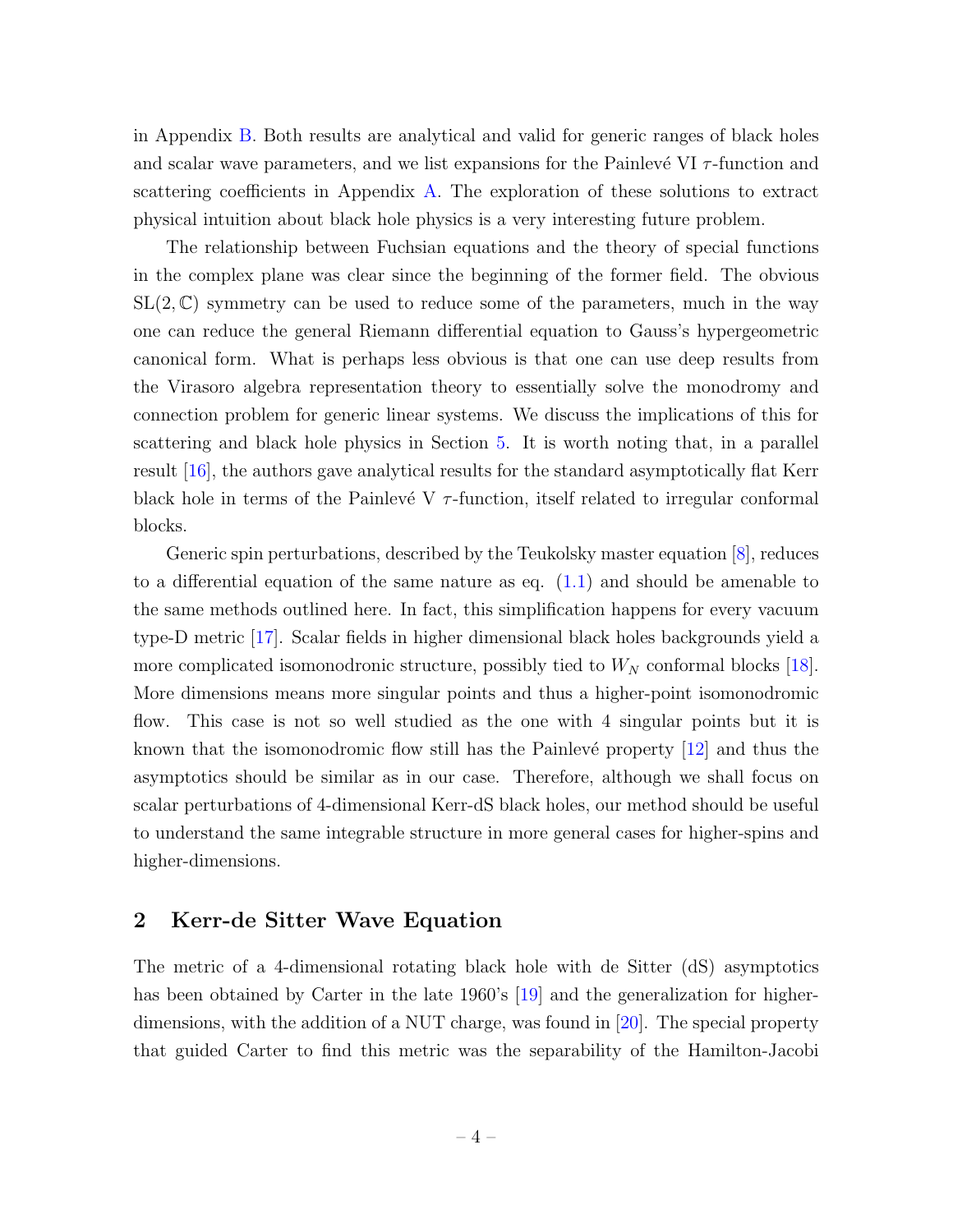equation for the geodesic motion. We now know that not only Hamilton-Jacobi but linear perturbation equations for this metric are also separable for spin 0,  $\frac{1}{2}$ , 1,  $\frac{3}{2}$  and 2 [\[8,](#page-32-1) [21,](#page-33-1) [22\]](#page-33-2), in the formalism of the Teukolsky master equation, which is true for any Petrov type-D spacetime. For convenience, the Kerr-dS metric can be written in Chambers-Moss coordinates as:

<span id="page-5-0"></span>
$$
ds^2 = -\frac{\Delta_r}{\rho^2 \chi^4} \left(dt - a\sin^2\theta d\phi\right)^2 + \frac{\Delta_\theta}{\rho^2 \chi^4} \left(adt - (r^2 + a^2)d\phi\right)^2 + \rho^2 \left(\frac{d\theta^2}{\Delta_\theta} + \frac{dr^2}{\Delta_r}\right), (2.1)
$$

where  $\chi^2 = 1 + a^2/L^2$ , with the dS radius  $L^2 = 3/\Lambda$ , and

$$
\Delta_{\theta} = 1 + \frac{a^2}{L^2} \cos^2 \theta, \quad \Delta_r = (r^2 + a^2)(1 - \frac{r^2}{L^2}) - 2Mr, \quad \rho^2 = r^2 + a^2 \cos^2 \theta. \tag{2.2}
$$

We have chosen the dS radius, but one can write the metric in terms of the AdS radius just by Wick rotating the radius  $L \to iL$  and the Kerr metric can be recovered by making  $L \to \infty$ . The coordinate singularities of this metric are now given by the root of a 4th order polynomial  $\Delta_r = 0$ . For a certain range of black hole parameters, we can find 4 real roots in the dS case, which we call  $(r_{-}, r_{-}, r_{+}, r_{C})$ , and 2 real roots in the AdS case, called  $(r_-, r_+, \zeta, \bar{\zeta})$ . The roots r<sub>−</sub> and r<sub>+</sub> are the inner and outer horizon, respectively, like in the pure Kerr case. In the dS case, one of the roots is usually addressed as non-physical,  $r_{-+} = -(r_+ + r_- + r_C)$  is a negative number, and  $r<sub>C</sub>$  is the cosmological event horizon [\[23\]](#page-33-3). To clarify the causal structure, we show the Penrose diagram of Kerr-dS for  $\theta = 0$  in Fig. [1.](#page-6-0) This diagram continues indefinitely in all directions. The dashed vertical line again represents the black hole singularity [\[24\]](#page-33-4).

We define two Killing vectors:

$$
\xi_{+} = \partial t + \Omega(r_{+})\partial\phi, \quad \xi_{C} = \partial t + \Omega(r_{C})\partial\phi,
$$

such that they are null at each respective horizon  $r_+$  and  $r_C$ . This entails to the constants  $\Omega_k \equiv \Omega(r_k)$  being the angular velocities of each horizon. In particular, this induces a frame-dragging effect near the event horizon, as no observer can stay stationary with respect to  $\partial_t$  and is forced to co-rotate with the horizon. The angular velocity and temperatures of the event and cosmological horizons for an observer following  $\xi_k$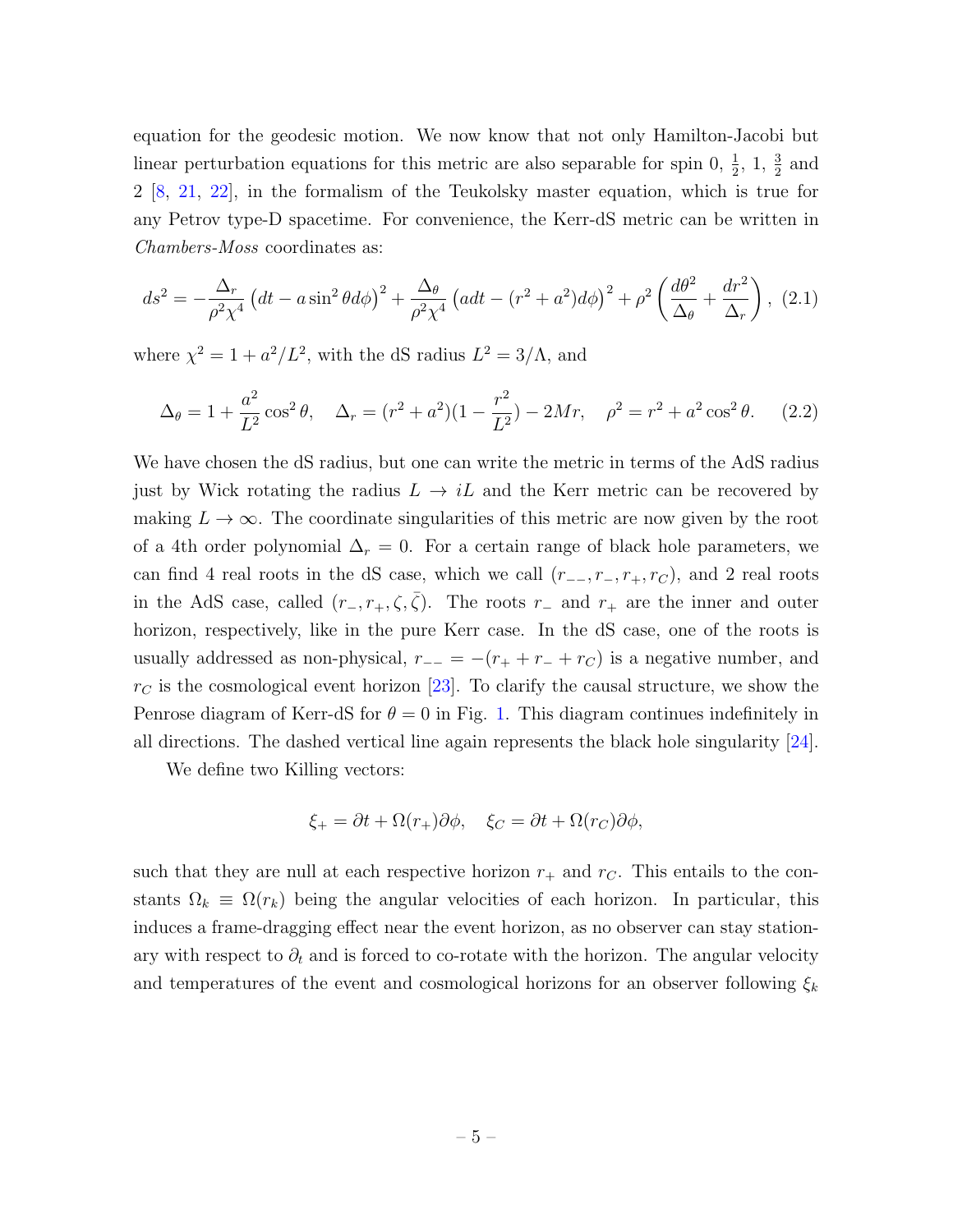

<span id="page-6-0"></span>**Figure 1.** Causal diagram of maximally extended Kerr-dS black hole for  $\theta = 0$ .

orbits, with  $k = C, +, -,$  are given by:

<span id="page-6-1"></span>
$$
\Omega_k = \frac{a}{r_k^2 + a^2}, \quad T_k = \frac{|\Delta_r'(r_k)|}{4\pi \chi^2 (r_k^2 + a^2)},\tag{2.3}
$$

in which we choose the sign of  $T_k$  to both be positive temperatures.

Let  $\psi(t,\phi,r,\theta) = e^{-i\omega t}e^{im\phi}R(r)S(\theta)$  be a solution of the Klein-Gordon equation for  $D = 4$  Kerr-dS metric in Chambers-Moss coordinates  $(2.1)$ . The radial equation resulting from this solution is:

$$
\partial_r(\Delta_r \partial_r R(r)) + \left(-\frac{12\xi}{L^2}r^2 + \frac{\chi^4(\omega(r^2 + a^2) - am)^2}{\Delta_r}\right)R(r) = C_\ell R(r),\tag{2.4}
$$

where the separation constant between the angular and radial equations is  $C_{\ell} = \lambda_{\ell} +$  $\chi^2(a^2\omega^2 - 2ma\omega)$ . The parameter  $\xi$  is the coupling constant between the scalar field and the Ricci scalar. Typical values of the parameter  $\xi$  are minimal coupling  $\xi = 0$  and conformal coupling  $\xi = 1/6$ . In the latter,  $(2.4)$  is equivalent to the Teukolsky master equation for a spin zero perturbation  $[8, 9]$  $[8, 9]$ . The angular equation has essentially the same form as the radial one and we are also able to obtain formally the  $\lambda_{\ell}$  eigenvalues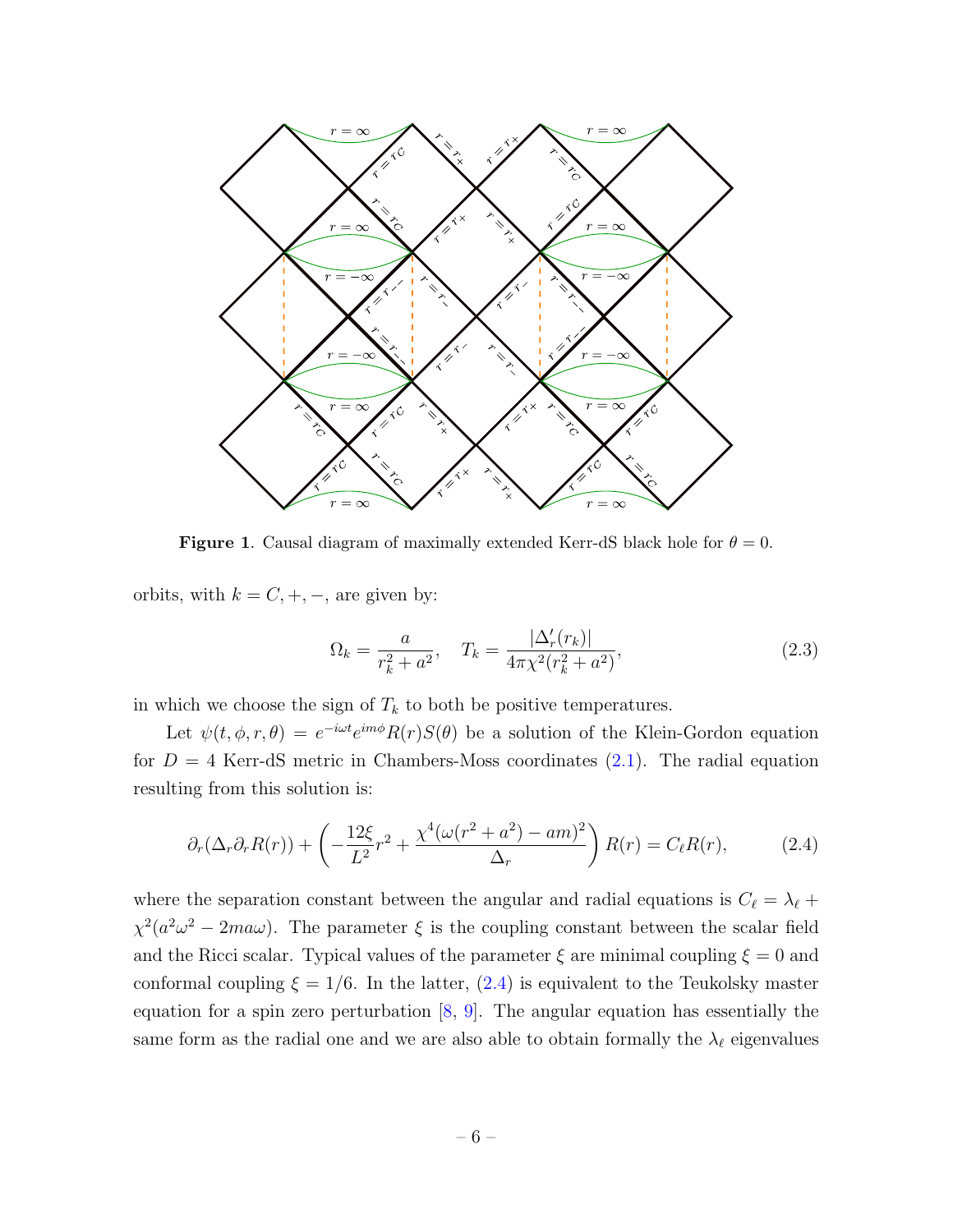with the method outlined below, as described in the Appendix [B.](#page-29-0)

If we restrict to the conformally coupled case, the equation  $(2.4)$  can be reduced to a Heun equation  $[2, 8, 17]$  $[2, 8, 17]$  $[2, 8, 17]$  $[2, 8, 17]$ :

<span id="page-7-0"></span>
$$
y''(z) + \left(\frac{1-\theta_0}{z} + \frac{1-\theta_1}{z-1} + \frac{1-\theta_{t_0}}{z-t_0}\right)y'(z) + \left(\frac{q_1q_2}{z(z-1)} - \frac{t_0(t_0-1)K_0}{z(z-1)(z-t_0)}\right)y(z) = 0,
$$
\n(2.5)

where  $y(z)$  is given in terms of  $R(r)$  by:

<span id="page-7-4"></span><span id="page-7-3"></span>
$$
y(z) = z^{\theta_0/2} (z-1)^{\theta_1/2} (z-t_0)^{\theta_{t_0}/2} (z-z_{\infty})^{-1} R(r);
$$
\n(2.6)

and

<span id="page-7-1"></span>
$$
z = z_{\infty} \frac{r - r_{-}}{r - r_{-}}, \quad z_{\infty} = \frac{r_{C} - r_{-}}{r_{C} - r_{-}}, \quad t_{0} = z_{\infty} \frac{r_{+} - r_{-}}{r_{+} - r_{-}}.
$$
 (2.7)

We note that the scalar Teukolsky master equation is equivalent to the Klein-Gordon equation for a conformally coupled massless scalar field. The monodromy coefficients are

$$
\theta_k = 2i\chi^2 \left( \frac{\omega(r_k^2 + a^2) - am}{\Delta_r'(r_k)} \right) = \pm \frac{i}{2\pi} \left( \frac{\omega - \Omega_k m}{T_k} \right), \quad k = 0, 1, t_0, \infty,
$$
\n(2.8)

where we use plus or minus sign to have positive temperatures  $T_k$ , and

<span id="page-7-2"></span>
$$
K_0 = -\frac{1}{t_0 - z_{\infty}} \left[ 1 + \frac{r_+ - r_{--}}{\Delta_r'(r_+)} \left( -\frac{2}{L^2} r_+^2 + \lambda_\ell + \chi^2 (a^2 \omega^2 - 2a\omega m) \right) - 2i\chi^2 \frac{\omega(r_+ - r_+ + a^2) - am}{\Delta_r'(r_+)} \right].
$$
\n(2.9)

The values of  $\theta_k$  obey Fuchs relation  $\theta_0 + \theta_1 + \theta_{t_0} + q_1 + q_2 = 2$  and  $q_2 - q_1 = \theta_{\infty}$ . Also, in terms of [\(2.5\)](#page-7-0), we have that  $q_1q_2 = 1 + \theta_\infty$ . The set of 7 parameters  $(\theta_0, \theta_1, \theta_{t_0}, \kappa_1, \kappa_2; t_0, K_0)$  in  $(2.5)$  are related by the Fuchs relation, and we see that the resulting 6 parameters define the Heun equation and its fundamental solutions. The Heun equation has a rich history in mathematical physics. For such details about it, we refer to  $[11, 25]$  $[11, 25]$ .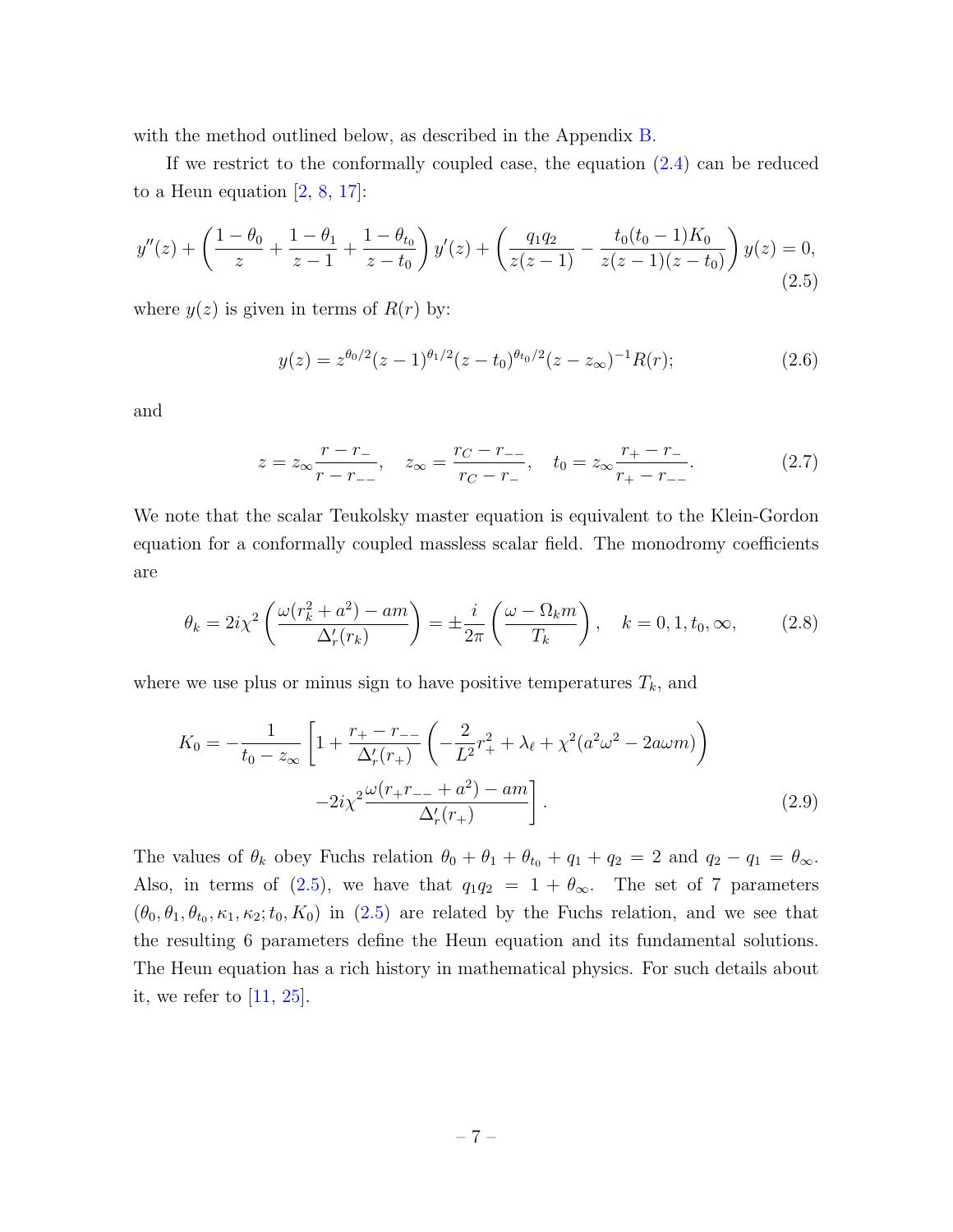The Riemann symbol for [\(2.5\)](#page-7-0) is

$$
y(z) = P\left\{\begin{array}{ccc} 0 & 1 & t_0 \infty \\ 0 & 0 & 0 & q_1 z \\ \theta_0 & \theta_1 & \theta_{t_0} & q_2 \end{array}\right\},
$$
\n(2.10)

and the parameters  $(2.8)$  and  $(2.9)$  are complex, so it is not trivial that, given a solution  $y(z)$ , the complex conjugate  $(y(z))^*$  will also be a solution. However, it can be checked that  $(y(z))^*$  satisfies [\(2.5\)](#page-7-0) with parameters  $(-\theta_0, -\theta_1, -\theta_{t_0}; t_0, K_0^*)$ , when the physical parameters are real – note that  $t_0$  is real in the de Sitter case. More importantly, the radial part of the field  $R(r)$  behaves in a well-determined manner under time-reversal

$$
T[R_{\omega,\ell,m}(r)] = R_{-\omega,\ell,-m}(r). \tag{2.11}
$$

Thus,  $y(z)$  and its complex conjugate are also related by time-reversal. This can be checked by inspecting the transformation that brings the radial equation [\(2.4\)](#page-6-1) to the canonical form [\(2.5\)](#page-7-0). If one invert the signs of the  $\theta_i$ 's in [\(2.6\)](#page-7-3), one arrives at the ODE satisfied by  $(y(z))^*$ . Hence, time-reversion symmetry tells us that a set of linearly independent solutions of [\(2.5\)](#page-7-0) is:

$$
y(z)
$$
 and  $z^{\theta_0}(z-1)^{\theta_1}(z-t_0)^{\theta_{t_0}}(y(z))^*$ . (2.12)

Note that the Riemann symbol for both solutions are the same. This fact will be important below when trying to compute the scattering coefficients in terms of connection data.

## <span id="page-8-0"></span>3 Isomonodromic Approach to the Scattering Problem

Consider now two linearly independent solutions  $y^{(1)}(z)$  and  $y^{(2)}(z)$  of [\(2.5\)](#page-7-0). The connection problem for the ODE consists in writing a solution with known behavior near one singular point,  $y_i^{(1)}$  $i^{(1)}(z)$  at  $z = z_i$ , as the particular linear combination of solutions with known behavior at another critical point  $z = z_j$ ,

$$
y_i^{(1)}(z) = (E_{ij})_{11} y_j^{(1)}(z) + (E_{ij})_{12} y_j^{(2)}(z).
$$
\n(3.1)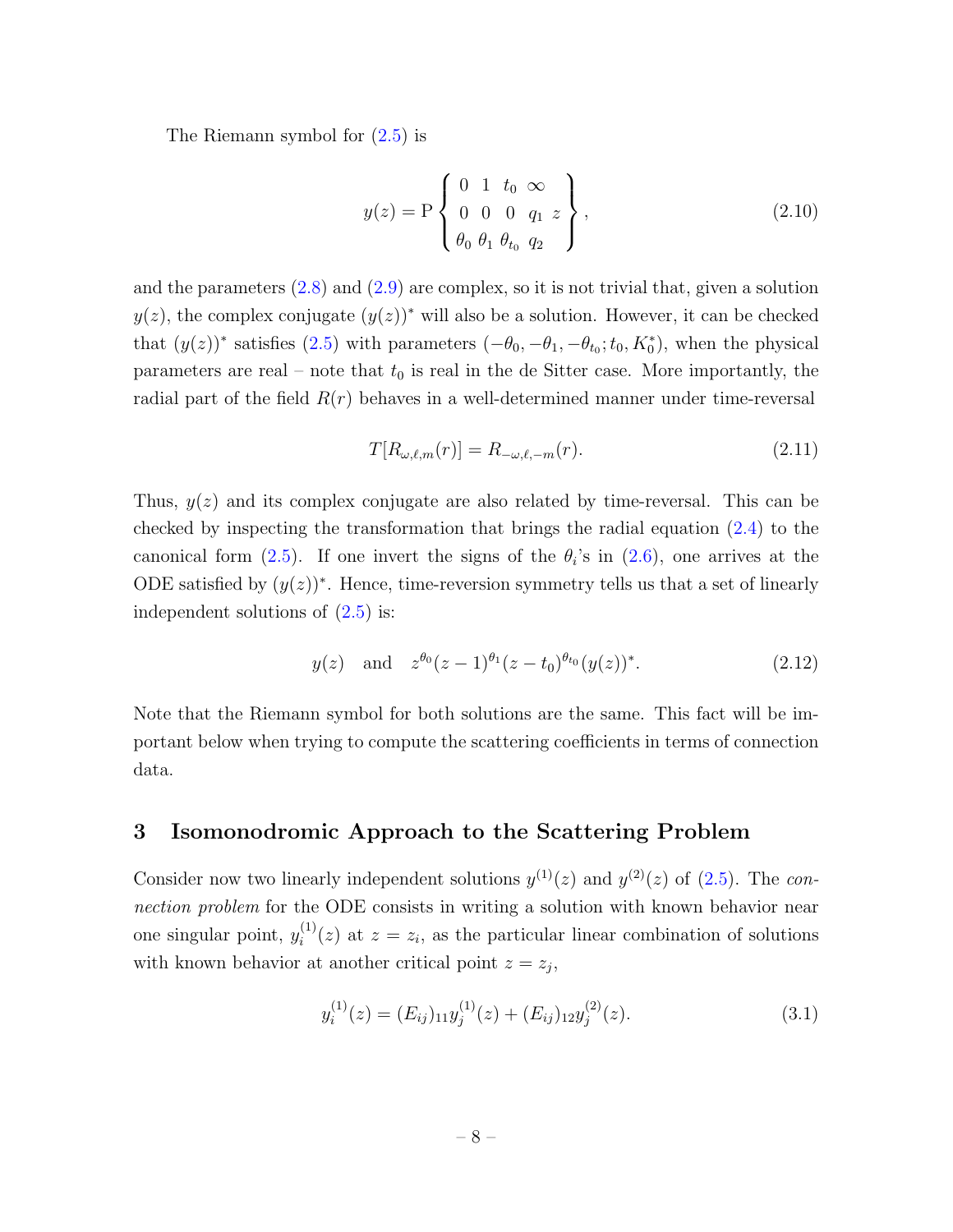Along with the connection coefficients  $(E_{ij})_{11}$  and  $(E_{ij})_{12}$  for  $y_i^{(1)}$  $i^{(1)}(z)$  there are the supplementary connection coefficients  $(E_{ij})_{21}$  and  $(E_{ij})_{22}$  for the linearly independent solution  $y_i^{(2)}$  $i^{(2)}(z)$  with known behavior at  $z = z_i$ . So the  $E_{ij}$  should really be thought of as matrices.

Solving the connection problem is intimately related to the monodromy problem. For Fuchsian equations, the independent solutions with known behavior at  $z = z_i$  are of the form:

$$
y_i^{\{1,2\}}(z) = (z - z_i)^{\alpha_i^{\{1,2\}}}(1 + \mathcal{O}(z - z_i))
$$
\n(3.2)

where  $\alpha_i^{\{1,2\}}$  $i^{1,2}$  are the solutions of the indicial equation at  $z_i$ . Because in general these are non-integers, we have that  $y_i^{\{1,2\}}$  $i^{1,2} (e^{2\pi i}(z-z_i) + z_i) = e^{2\pi i \alpha_i^{1,2}} y_i^{1,2}$  $i^{1,2}$  $(z)$ . The matrix

$$
D_i = \begin{pmatrix} e^{2\pi i \alpha_i^1} & 0\\ 0 & e^{2\pi i \alpha_i^2} \end{pmatrix}
$$
 (3.3)

implements the effect of this monodromy around the solutions with known behavior at  $z_i$ . If, however, we decide to write the matrix  $D_i$  not in terms of  $y_i^{\{1,2\}}$  $i^{1,2}$  $(z)$  but in terms of  $y_i^{\{1,2\}}$  $j_j^{\{1,2\}}(z)$ , we will have to conjugate it using the connection matrix:

$$
M_{ij} = E_{ij} D_j (E_{ij})^{-1}, \tag{3.4}
$$

where  $M_{ij}$  is now the matrix associated to the monodromy around  $z_i$  written in the natural basis for  $z_j - i.e.,$  those obtained by the Frobenius method from the solutions of the indicial equation, where the monodromy around  $z_j$  is diagonal.

It is clear now that if we use another basis, not necessarily one associated to a critical point, the matrix  $M_i$  associated to the monodromy around  $z_i$  will be related to  $M_{ij}$  by conjugation. Solving the monodromy problem amounts to find the set of  $M_i$  associated to monodromies around all singular points of a known ODE. This is the reverse of the Riemann-Hilbert problem (in its initial guise), which is to write an ODE with a known set of monodromy matrices  $M_i$ . For Fuchsian equations with up to three regular singular points, the  $M_i$  – and hence the  $E_{ij}$  up to normalization – are completely determined from the solutions of the indicial parameters  $\alpha_i^{\{1,2\}}$  $i^{1,2}$ , information readily available from the ODE. For four or more regular singular points, the  $M_i$  depend in a very non-trivial way on the accessory parameters, which in the Heun equation case  $(2.5)$  is essentially related to  $t_0$  and  $K_0$ . When there are irregular singular points, Stokes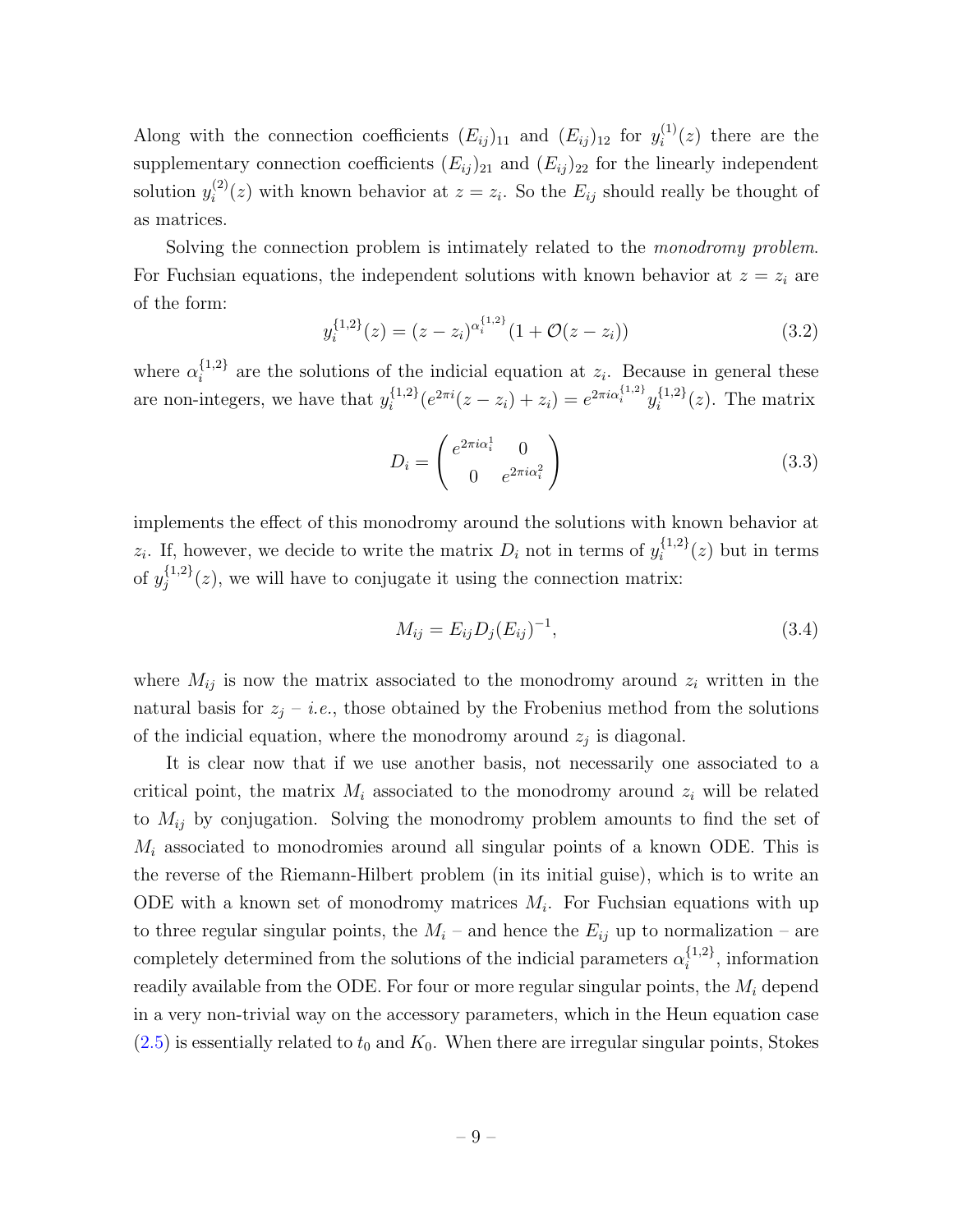parameters also come into play  $[1, 3]$  $[1, 3]$ . This happens for the scalar wave equation of the Kerr black hole and we treat this problem in a separate paper [\[16\]](#page-32-9).

Also, a simple parameter counting argument shows that we cannot have all possible sets of  $M_i$  represented by the initial ODE - we have to introduce apparent singularities [\[12\]](#page-32-8). So, instead of studying the Riemann-Hilbert problem from the ODE perspective, it is more illuminating to use a matricial system:

<span id="page-10-2"></span>
$$
\frac{d}{dz}\Phi(z) = A(z)\Phi(z),\tag{3.5}
$$

where

$$
A(z) = \begin{pmatrix} A_{11} & A_{12} \\ A_{21} & A_{22} \end{pmatrix} = \sum_{i} \frac{A_i}{z - z_i},
$$
\n(3.6)

with  $A_i$  being matrices independent of z. Each row of the matrix

$$
\Phi(z) = \begin{pmatrix} y^{(1)}(z) & y^{(2)}(z) \\ w^{(1)}(z) & w^{(2)}(z) \end{pmatrix} \tag{3.7}
$$

consists of linearly independent solutions of the ODEs below. This matricial system is generically called a Fuchsian system. It can be easily verified that any element of the first row of  $\Phi(z)$  will satisfy the ODE:

<span id="page-10-0"></span>
$$
\partial_z^2 y - (\text{Tr}\,A + \partial_z \log A_{12}) \partial_z y + (\det A - \partial_z A_{11} + A_{11} \partial_z \log A_{12}) y = 0,\tag{3.8}
$$

whereas elements of the second row will satisfy a similar equation, but with indices 1 and 2 interchanged:

<span id="page-10-1"></span>
$$
\partial_z^2 w - (\text{Tr} \, A + \partial_z \log A_{21}) \partial_z w + (\det A - \partial_z A_{22} + A_{22} \partial_z \log A_{21}) w = 0. \tag{3.9}
$$

It is also straightforward that the elements of a given row will be linearly independent. The respective Wronskians for  $(3.8)$  and  $(3.9)$  are:

$$
W_1(z) = A_{12}(z) \operatorname{Det} \Phi(z), \qquad W_2(z) = A_{21}(z) \operatorname{Det} \Phi(z), \tag{3.10}
$$

and theorems of existence and unicity of solutions tells us that any two solutions  $\Phi^{(1)}(z)$ and  $\Phi^{(2)}(z)$  of the Fuchsian system are related by right multiplication by a constant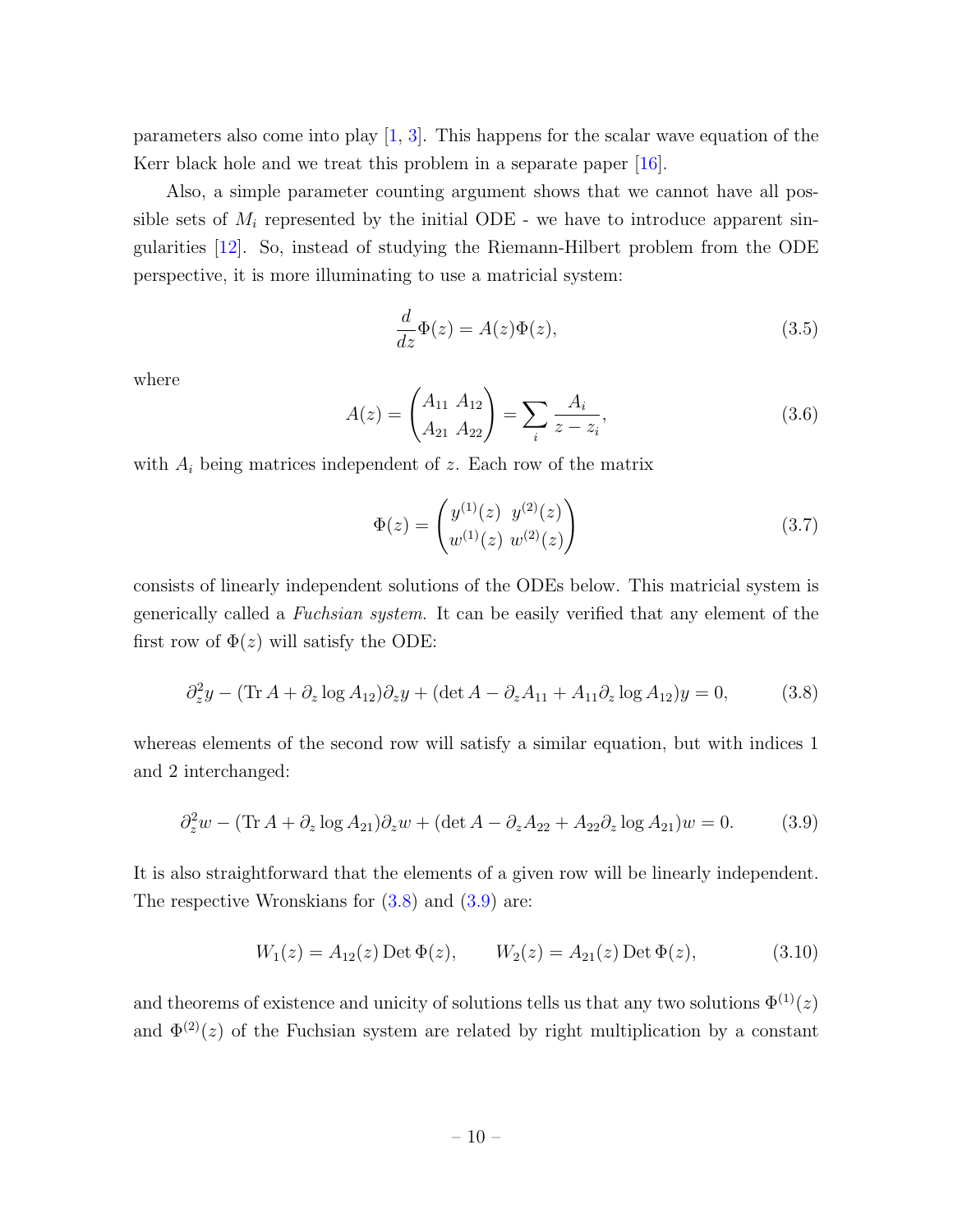matrix g, i.e,  $\Phi^{(1)}(z) = \Phi^{(2)}(z)g$ .

The Fuchsian system connects the Riemann-Hilbert problem with the theory of flat holomorphic connections [\[26\]](#page-33-6). From equation [\(3.5\)](#page-10-2) for  $\Phi(z)$ , we see that:

$$
A(z) = \frac{d\Phi(z)}{dz} \Phi^{-1}(z),
$$
\n(3.11)

which suggests the interpretation of  $A(z)$  as a flat  $GL(2,\mathbb{C})$  connection. Clearly,  $\Phi(z)$ is uniquely defined by an initial condition  $\Phi(z_0) = \Phi_0$  and changing the condition amounts to a conjugation transformation  $\tilde{\Phi}(z) = \Phi(z)g$ , for  $g \in GL(2, \mathbb{C})$ . The formal solution for  $\Phi(z)$  above is

$$
\Phi(z) = \mathcal{P} \exp\left(\int_{z_0}^z A(z)dz\right) \Phi_0,\tag{3.12}
$$

therefore, the poles of  $A(z)$  correspond to the branch points of  $\Phi(z)$ . We thus see that the monodromy problem can be recast as a holonomy problem of the connection  $A(z)$ .

We will now set the parameters of  $A_i$  so that the equation  $(3.8)$  mimics the Heun equation  $(2.5)$ . Given the system  $(3.5)$  with 4 regular singular points in the canonical gauge, we parametrize the  $A_i$  following [\[4\]](#page-31-5):

<span id="page-11-0"></span>
$$
A_i = \begin{pmatrix} p_i + \theta_i & -q_i p_i \\ \frac{1}{q_i}(p_i + \theta_i) & -p_i \end{pmatrix}, \quad i = 0, 1, t,
$$
\n(3.13)

so that

<span id="page-11-1"></span>
$$
A_{\infty} = -(A_0 + A_1 + A_t) = \begin{pmatrix} \kappa_1 & 0 \\ 0 & \kappa_2 \end{pmatrix}, \quad \theta_i = \text{Tr } A_i, \quad \theta_i^2 = \text{Tr } A_i^2,
$$
 (3.14)

and

<span id="page-11-2"></span>
$$
A_{12} = k \frac{z - \lambda}{z(z - 1)(z - t)}, \quad k \in \mathbb{C},
$$
\n(3.15)

with  $\lambda$  being a complicated function of the  $p_i$  and  $q_i$ . With this parametrization, we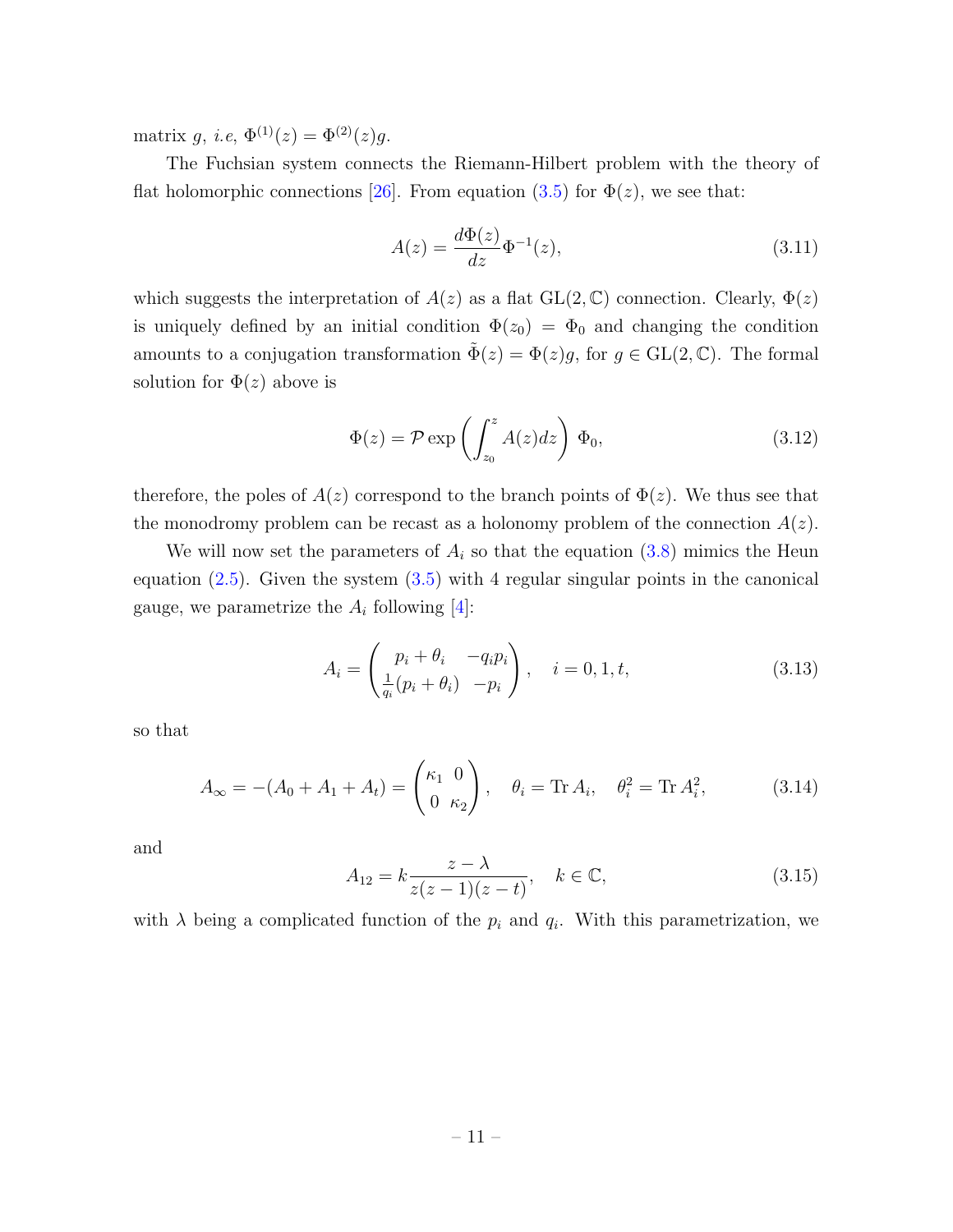can find that each first row element of  $\Phi(z)$  satisfy

<span id="page-12-0"></span>
$$
y'' + p(z, t)y' + q(z, t)y = 0,
$$
\n(3.16a)

$$
p(z,t) = \frac{1 - \theta_0}{z} + \frac{1 - \theta_1}{z - 1} + \frac{1 - \theta_t}{z - t} - \frac{1}{z - \lambda},
$$
\n(3.16b)

$$
q(z,t) = \frac{\kappa_1(\kappa_2 + 1)}{z(z-1)} - \frac{t(t-1)K}{z(z-1)(z-t)} + \frac{\lambda(\lambda - 1)\mu}{z(z-1)(z-\lambda)},
$$
(3.16c)

where  $\mu$  is  $A_{11}(z)$  calculated at  $z = \lambda$ . By setting  $\lambda = t$ ,  $\theta_t = \theta_{t_0} - 1$  and  $-\mu + K = K_0$ , we can recover [\(2.5\)](#page-7-0) by making  $t = t_0$ . An explicit parametrization is given by

$$
p_0 = -\frac{(\theta_0 + \theta_1 - \theta_t + \theta_\infty)(\theta_0 - \theta_1 + (1 + 2t_0)\theta_t + \theta_\infty)}{4\theta_\infty} + \frac{t_0(t_0 - 1)}{\theta_\infty} \left(K_0 + \frac{\theta_0 \theta_t}{t_0} + \frac{\theta_1 \theta_t}{t_0 - 1}\right),
$$
  
\n
$$
p_1 = \frac{(\theta_0 + \theta_1 - \theta_t + \theta_\infty)(\theta_0 - \theta_1 + (1 + 2t_0)\theta_t - \theta_\infty)}{4\theta_\infty} - \frac{t_0(t_0 - 1)}{\theta_\infty} \left(K_0 + \frac{\theta_0 \theta_t}{t_0} + \frac{\theta_1 \theta_t}{t_0 - 1}\right),
$$
  
\n
$$
(A_t)_{21} = -\frac{p_0 + \theta_0}{q_0} - \frac{p_1 + \theta_1}{q_1}, \qquad p_t = -\theta_t, \qquad q_0 = -\frac{p_1}{p_0}q_1, \qquad q_t = 0,
$$
  
\n(3.17)

where  $\theta_{\infty} = \kappa_1 - \kappa_2$ . Even with these choices, there is still some freedom in choosing the elements of  $A(z)$  given the ODE, since the value of  $q_0$  and  $q_1$  is determined up to a multiplicative factor. From the ODE [\(3.8\)](#page-10-0), it is clear that

$$
A(z) \quad \text{and} \quad e^{-q\sigma_3} A(z) e^{q\sigma_3}, \tag{3.18}
$$

with q some arbitrary complex constant, will yield the same ODE for both rows of  $\Phi$ . In terms of the parametrization  $(3.13)$  this corresponds to an overall scaling of the  $q_i$ 's, or still a rescaling of k in  $A_{12}$ . We will use this freedom below to fix the normalization of the solution. Note that this transformation maintains the Wronskian invariant.

The boundary conditions associated with the Fuchsian system with the choice [\(3.14\)](#page-11-1) are schematically given by

$$
\Phi(z) = \begin{cases} G_i(\mathbb{1} + \mathcal{O}(z - z_i))(z - z_i)^{\left(\begin{smallmatrix} \theta_i & 0 \\ 0 & 0 \end{smallmatrix}\right)} g_i, & z \to z_i, \\ (\mathbb{1} + \mathcal{O}(z^{-1})) z^{-\left(\begin{smallmatrix} \kappa_1 & 0 \\ 0 & \kappa_2 \end{smallmatrix}\right)}, & z \to \infty, \end{cases}
$$
\n(3.19)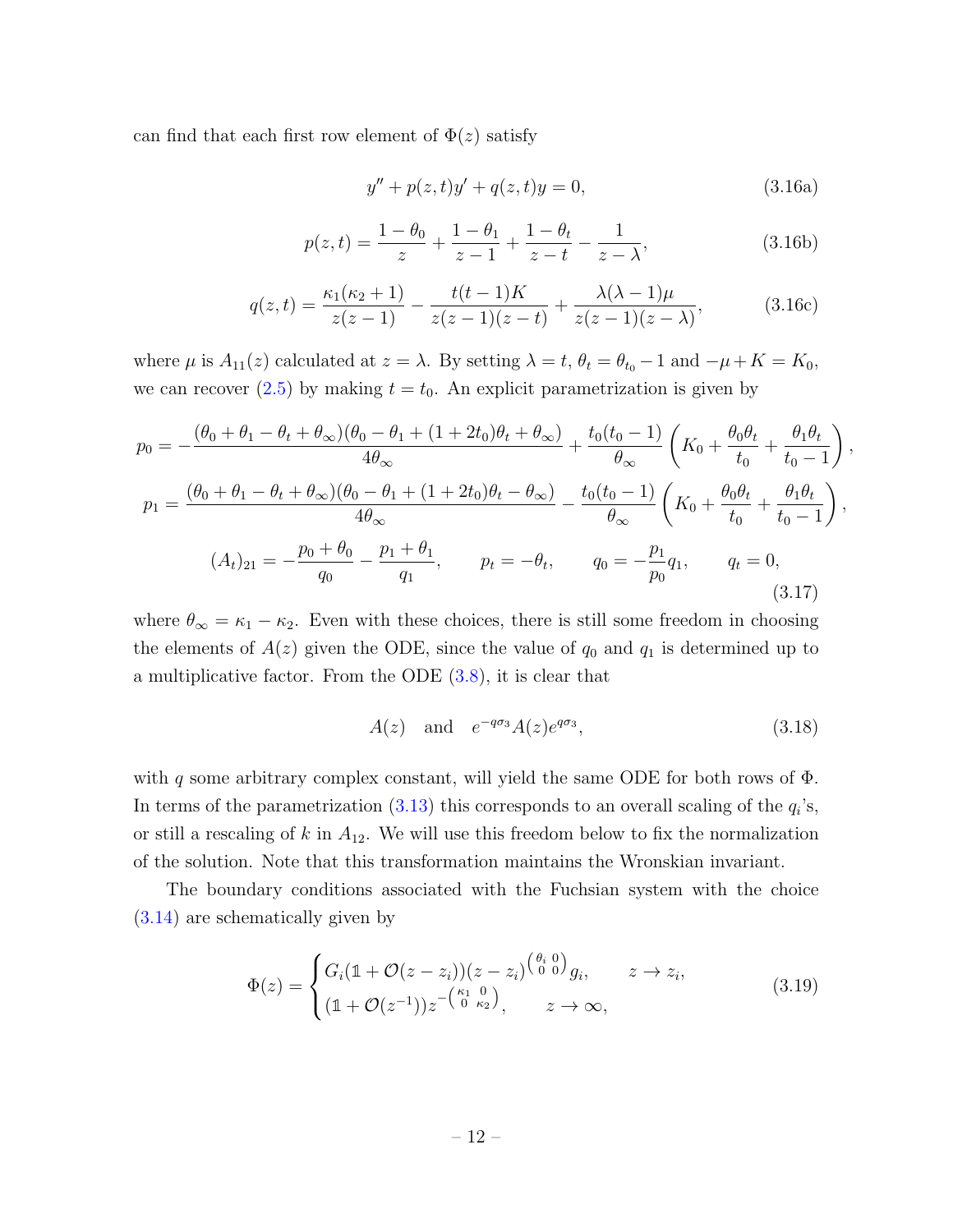where

$$
G_i = \lambda_i \begin{pmatrix} q_i & 1\\ 1 & \frac{p_i + \theta_i}{q_i p_i} \end{pmatrix} e^{\beta_i \sigma_3} \tag{3.20}
$$

and  $g_i$  are the connection matrices, to be discussed below. Explicitly, we have  $G_i$  as the most general matrix such that  $A_i = G_i \begin{pmatrix} \theta_i & 0 \\ 0 & 0 \end{pmatrix} G_i^{-1}$  $i^{\text{-}1}$ . With this parametrization, we define the canonical – or "natural" – solutions near  $z_i$  to be  $\Phi_i(z) \equiv \Phi(z) g_i^{-1}$  $i^{-1}$  and note the leading behavior for each entry of  $\Phi_i(z)$ , based on the parametrization for  $G_i$ ,

<span id="page-13-0"></span>
$$
y_i^{(1)}(z) = \lambda_i e^{\beta_i} q_i (z - z_i)^{\theta_i} (1 + \ldots), \qquad y_i^{(2)}(z) = \lambda_i e^{-\beta_i} (1 + \ldots),
$$
  
\n
$$
w_i^{(1)}(z) = \lambda_i e^{\beta_i} (z - z_i)^{\theta_i} (1 + \ldots), \qquad w_i^{(2)}(z) = \lambda_i e^{-\beta_i} \frac{p_i + \theta_i}{q_i p_i} (1 + \ldots),
$$
\n(3.21)

where we are disregarding  $\mathcal{O}(z-z_i)$  subleading terms in both Frobenius expansions. The values of  $\lambda_i$  are determined from boundary conditions once we fix that the connection matrices should satisfy det  $g_i = 1$ . Given that one can choose boundary conditions such that

$$
W(z) \equiv \det \Phi(z) = z^{\theta_0} (z - t_0)^{\theta_{t_0} - 1} (z - 1)^{\theta_1},
$$
\n(3.22)

then, for det  $g_i = 1$ , we compare the asymptotic expressions  $(3.21)$  and find

$$
\lambda_i^2 = \frac{p_i}{\theta_i} \prod_{j \neq i} (z_i - z_j)^{\theta_j}.
$$
\n(3.23)

We will fix the real part of the  $\beta_i$  by requiring that  $y_i^{(1,2)}$  $i_i^{(1,2)}(z)$  in  $(3.21)$  are associated with equal but opposite radiation fluxes. The radial equation has real coefficients, then if  $R(r)$  is a solution of [\(2.4\)](#page-6-1), so is its complex conjugate  $R^*(r)$ . One can then easily find that the quantity

<span id="page-13-1"></span>
$$
\mathcal{J} = -i \frac{\Delta_r(r)}{\Delta'_r(r_{--})} \left( R^*(r) \frac{d}{dr} R(r) - R(r) \frac{d}{dr} R^*(r) \right) \tag{3.24}
$$

is independent of r if  $R(r)$  is a solution of [\(2.4\)](#page-6-1). Physically, this corresponds to the radiation flux in the r direction, with a prefactor chosen for later convenience. In terms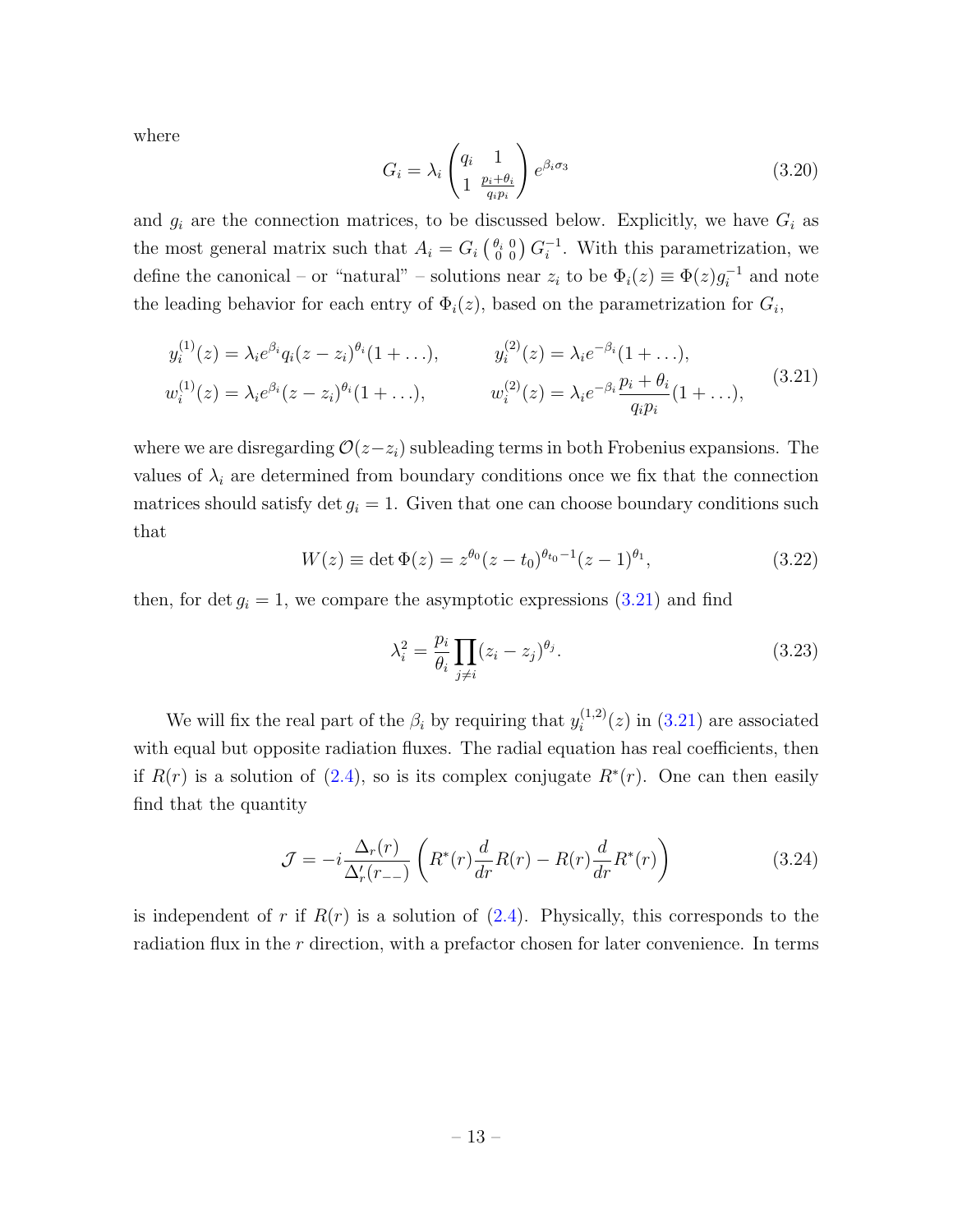of  $y(z)$  and  $y^*(z)$ , [\(3.24\)](#page-13-1) becomes

$$
\mathcal{J} = i f(z) \left[ W(z)^{1/2} y^*(z) \frac{d}{dz} \left( W(z)^{-1/2} y(z) \right) - W(z)^{-1/2} y(z) \frac{d}{dz} \left( W(z)^{1/2} y^*(z) \right) \right]
$$
\n
$$
= i f(z) \left\{ \hat{W}[y, y^*] - \frac{W'}{W} |y|^2 \right\}
$$
\n(3.26)

where  $f(z) = z(z-1)(z-t_0)$  and  $\hat{W}[y_1, y_2] = y_1y_2' - y_2y_1'$  is the Wronskian of two functions. Near  $z = 1$ , we find that

$$
e^{\beta_1 + \beta_1^*} = \frac{1}{|q_1|},\tag{3.27}
$$

and thus the value of  $\mathcal{J}^{(2)} = -\mathcal{J}^{(1)}$  is

$$
\mathcal{J}^{(2)} = |p_1 q_1| \,, \tag{3.28}
$$

which is independent of  $z$  and then will allow us to compare the normalization of the solutions  $y_i^{(1,2)}$  $i_i^{(1,2)}(z)$  at different points. One can repeat this calculation for the solutions near  $z = t$ , for example, and check that the same answer as above is obtained.

The scattering problem is formulated in terms of the normalized radial wavefunctions  $u_i^{\pm}$  $\frac{1}{i}$ , for example,

$$
u_t^-(r) = \frac{1}{\mathcal{T}} u_1^-(r) + \frac{\mathcal{R}}{\mathcal{T}} u_1^+(r),\tag{3.29}
$$

where  $u_t^-(r)$  represents a normalized purely incoming wave at the black hole outer horizon  $z = t$  and  $u_1^{\pm}(r)$  represent normalized incoming and outgoing waves at the cosmological horizon  $z = 1$ . The problem is complemented by its time-reversed version

$$
u_t^+(r) = \frac{\mathcal{R}'}{\mathcal{T}'} u_1^-(r) + \frac{1}{\mathcal{T}'} u_1^+(r),\tag{3.30}
$$

where a purely outgoing wave at the black hole horizon divides into a superposition of incoming and outgoing waves at the cosmological horizon. We can now fix  $k$  in  $(3.15)$ and the scattering coefficients in such a way that  $y_t^{(1)}$  $u_t^{(1)}$  corresponds to  $u_t^-(r)$  and  $y_t^{(2)}$  $t^{(2)}$  to  $u_t^+(r)$ . With this provision, we can see that the normalized connection matrix between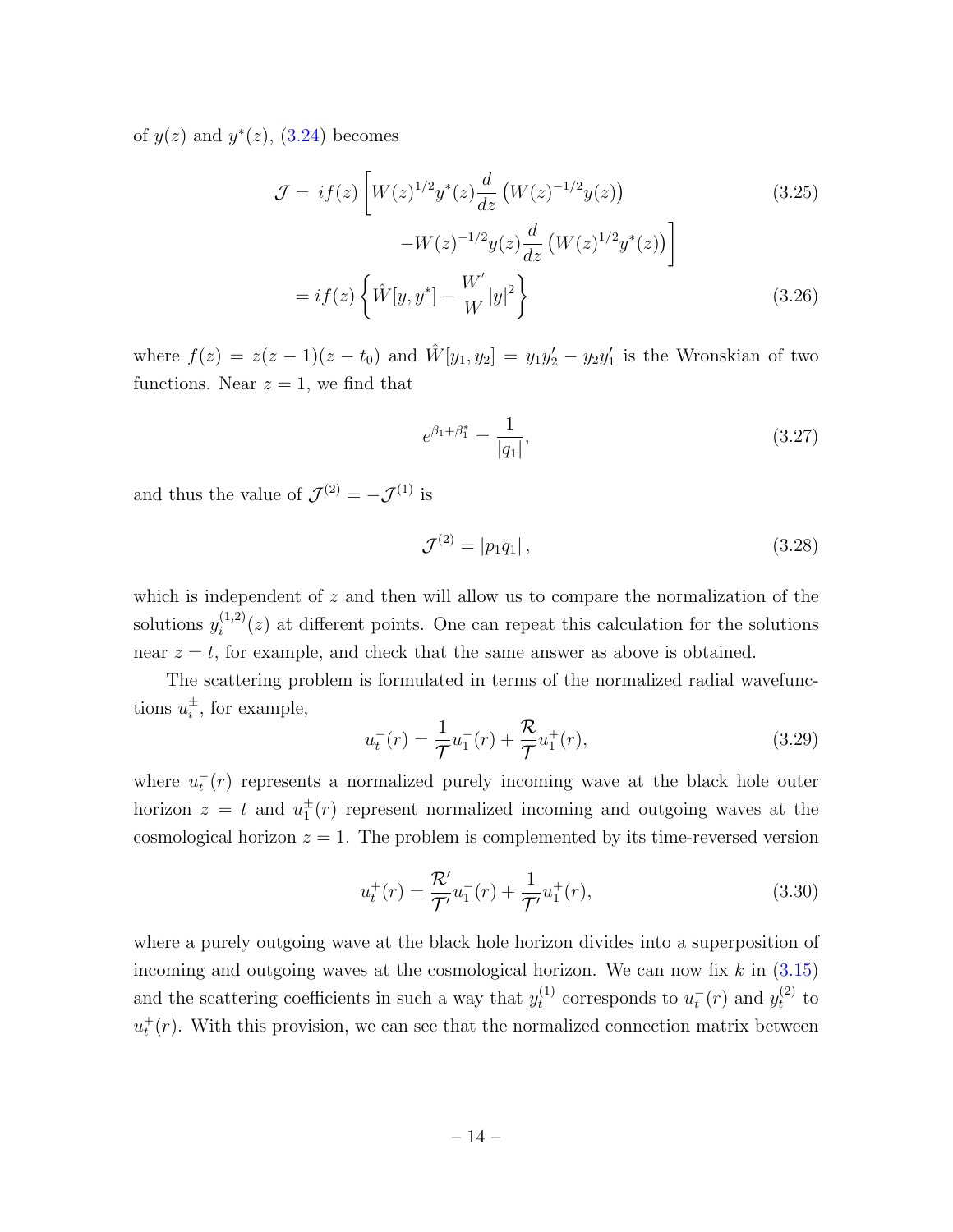$z = t$  and  $z = 1$  is of the form:

<span id="page-15-1"></span>
$$
E_{t1} = g_t g_1^{-1} = \begin{pmatrix} \frac{1}{\mathcal{T}} & \frac{\mathcal{R}'}{\mathcal{T}'} \\ \frac{\mathcal{R}}{\mathcal{T}} & \frac{1}{\mathcal{T}'} \end{pmatrix},\tag{3.31}
$$

which simplifies our calculations somewhat because we will not need the full set of monodromy matrices to compute the scattering coefficients. Now, consider the composite monodromy  $\sigma_{1t}$  defined by

<span id="page-15-0"></span>
$$
2\cos\pi\sigma_{1t} = \text{Tr}(M_1M_t). \tag{3.32}
$$

The monodromy matrix around  $z = z_i$  can be written as  $M_i = g_i^{-1} D_i g_i$ . Plugging this into  $(3.32)$  and, using  $(3.31)$ , we find that

<span id="page-15-2"></span>
$$
\mathcal{TT}' = \frac{2\sin\pi\theta_1\sin\pi\theta_t}{\cos\pi(\theta_1 - \theta_t) - \cos\pi\sigma_{1t}} = \frac{\sin\pi\theta_1\sin\pi\theta_t}{\sin\frac{\pi}{2}(\sigma_{1t} + \theta_1 - \theta_t)\sin\frac{\pi}{2}(\sigma_{1t} - \theta_1 + \theta_t)}.
$$
(3.33)

Therefore, the scattering amplitudes only depend on the monodromy data. When  $\sigma_{1t}$ is either real or purely imaginary, [\(3.33\)](#page-15-2) is real and we have a well-defined scattering problem with  $u_t^+$  being the complex conjugate of  $u_t^-$ . However, when  $\sigma_{1t}$  is complex, we notice that the amplitudes are defined up to a phase. Therefore, we set

$$
\mathcal{T}' = \mathcal{T}^* e^{i\phi} \tag{3.34}
$$

and this extra phase can be absorbed in the imaginary part of  $\beta_t$  in  $(3.21)$ , for example, which is not fixed a priori by our radiation flux argument. Finally, we end with

<span id="page-15-3"></span>
$$
|\mathcal{T}|^2 = \left| \frac{\sin \pi \theta_1 \sin \pi \theta_t}{\sin \frac{\pi}{2} (\sigma_{1t} + \theta_1 - \theta_t) \sin \frac{\pi}{2} (\sigma_{1t} - \theta_1 + \theta_t)} \right|.
$$
(3.35)

Now, the only non-trivial global information we cannot read directly from the ODE is the composite monodromy parameter  $\sigma_{1t}$ , which is not easy to calculate from [\(2.5\)](#page-7-0). This is the subject of the following section.

Even without a deep study of the parameter  $\sigma_{1t}$ , one can learn some lessons from the general structure of the formula for the transmission coefficient [\(3.35\)](#page-15-3). First and foremost, superradiance occurs for frequencies  $\omega$  and azimuthal angular momentum m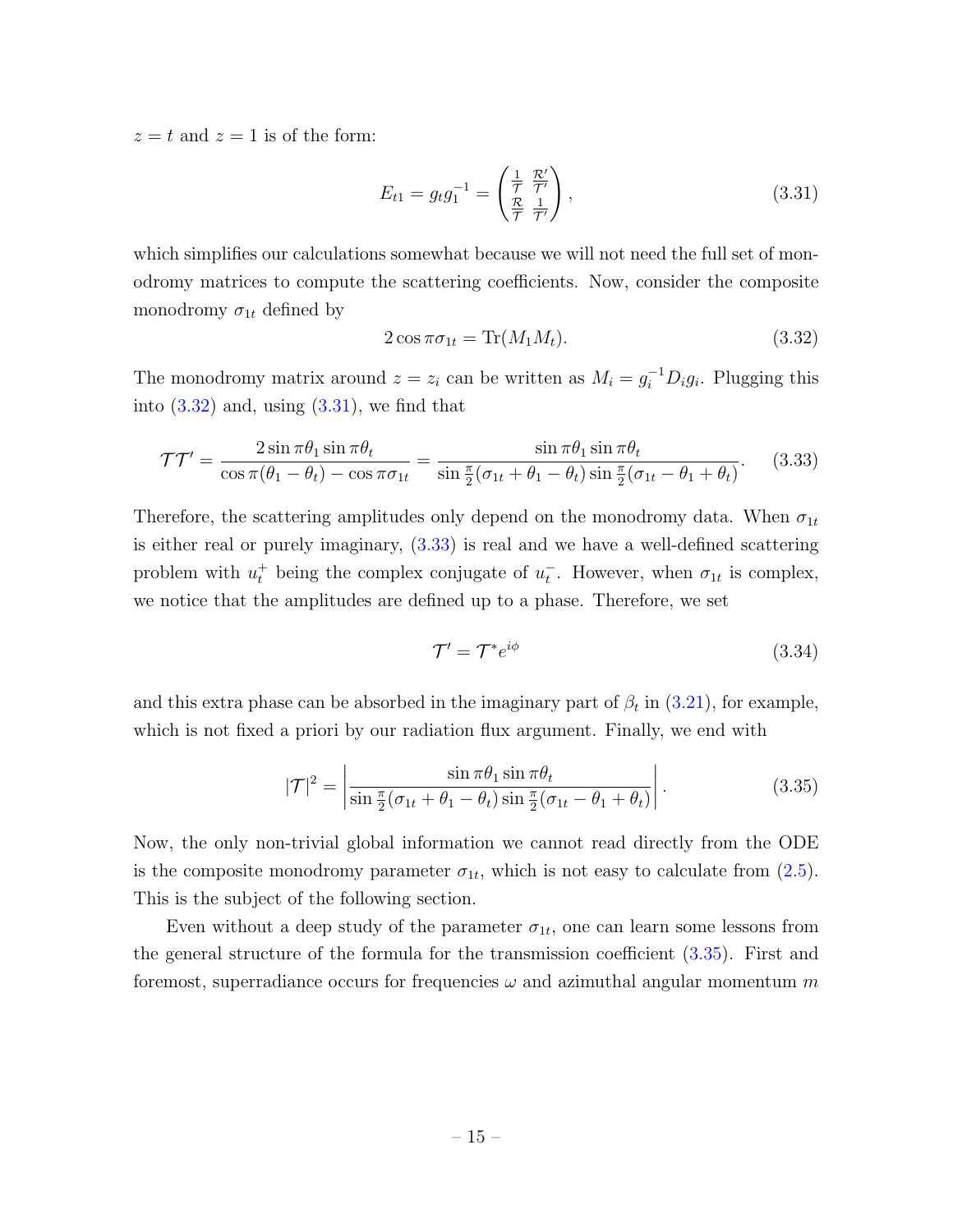in the range where both  $\theta_{t_0}$  and  $\theta_1$  are (imaginary) negative:

$$
\theta_{t_0} = \frac{i}{2\pi} \frac{\omega - \Omega_+ m}{T_+}, \qquad \theta_1 = \frac{i}{2\pi} \frac{\omega - \Omega_C m}{T_C}
$$
(3.36)

and quasi-normal modes are found from the vanishing of the denominator, which poses a quantization condition for  $\sigma_{1t}$ ,

$$
\sigma_{1t} \pm (\theta_1 - \theta_t) = 2\pi n, \qquad n \in \mathbb{Z}.
$$
\n(3.37)

Similar conditions also hold for the inner-outer horizon quasi-normal modes. The impact of these results for the general problem of inner horizon instabilities will be left for future work.

#### <span id="page-16-0"></span>3.1 Isomonodromic Deformations

The isomonodromic deformation of  $(3.8)$  is a non-linear symmetry with an interesting interpretation in terms of flat holomorphic connections and transcendental functions. We have previously pointed out [\[2\]](#page-31-1) the importance of this symmetry to the analytical solution of the scattering problem, and refer to it for a review on the subject. Following  $[3-5, 12]$  $[3-5, 12]$  $[3-5, 12]$  $[3-5, 12]$ , if we take the partial fraction expansion of  $A(z)$  then the system

$$
A(z,t) = \frac{A_0}{z} + \frac{A_1}{z - 1} + \frac{A_t}{z - t}, \qquad B(z,t) = -\frac{A_t}{z - t}
$$
(3.38)

represents the components of a flat holomorphic connection in the two-dimensional complex space z, t, satisfying  $\partial_z A - \partial_t B - [A, B] = 0$  if  $A_i$  satisfies the *Schlesinger* equations:

$$
\frac{\partial A_0}{\partial t} = \frac{1}{t} [A_t, A_0], \qquad \frac{\partial A_1}{\partial t} = \frac{1}{t-1} [A_t, A_1],
$$
\n
$$
\frac{\partial A_t}{\partial t} = \frac{1}{t} [A_0, A_t] + \frac{1}{t-1} [A_1, A_t].
$$
\n(3.39)

Given that the connection is flat, we have that, along the solutions of the Schlesinger equations with respect to the flow of  $t$ , the monodromy data is the same – the matrices  $M_i$  are mantained up to overall conjugation. This warrants the name "isomonodromic deformation" for the solutions of the Schlesinger equations.

Let us write the Schlesinger equations for the corresponding differential equation [\(3.16\)](#page-12-0). The singularity at  $z = \lambda$  in [\(3.16\)](#page-12-0) is known as an apparent singularity, because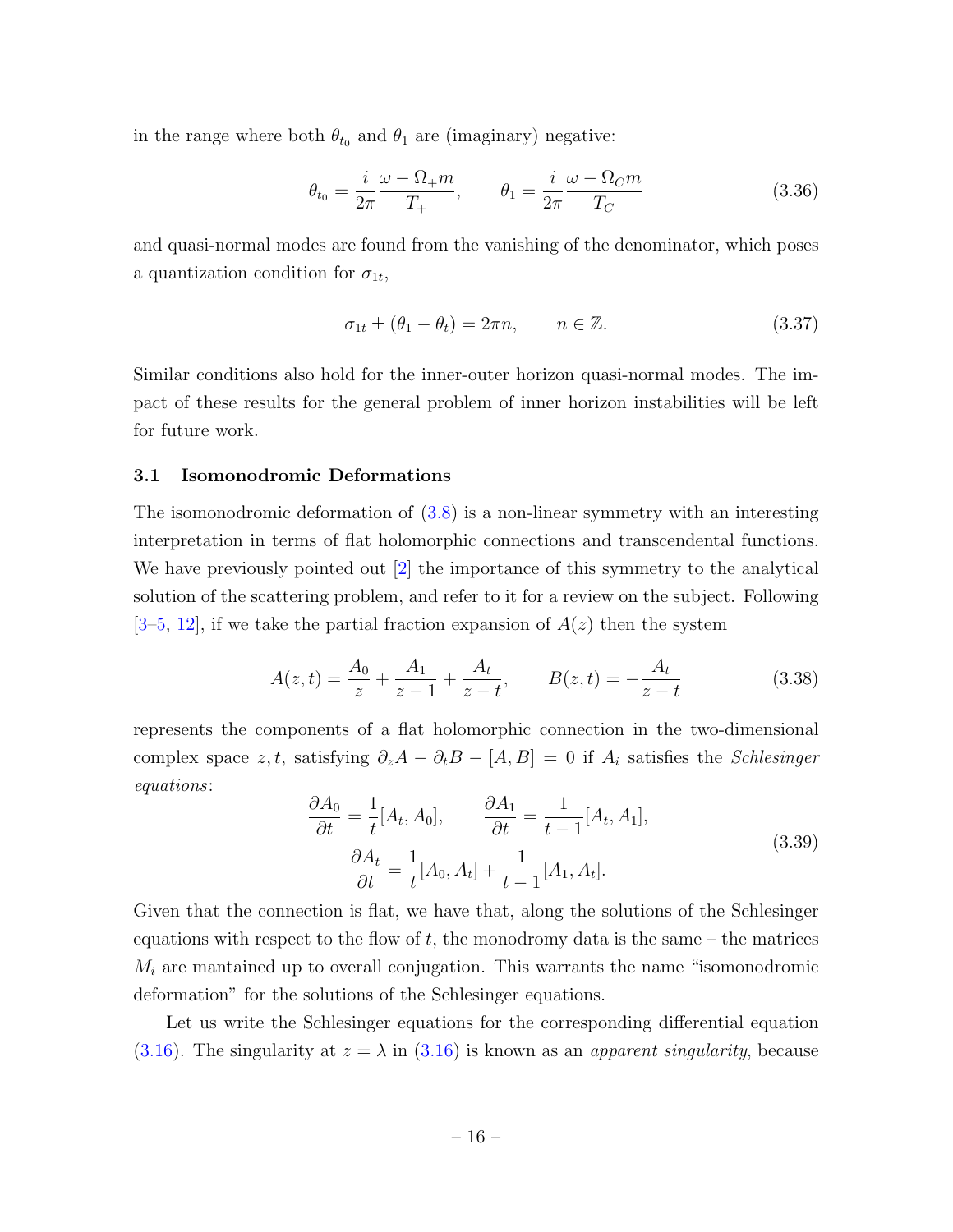its monodromy is trivial<sup>[2](#page-0-0)</sup>. This implies in an algebraic constraint between  $K$ ,  $\lambda$  and  $\mu$ , which will be explicited below. The parameters  $\mu$  and  $\lambda$  can be seen as canonically conjugate variables if the Schlesinger equations are written as the Hamiltonian system:

<span id="page-17-0"></span>
$$
\frac{d\lambda}{dt} = \{K, \lambda\}, \qquad \frac{d\mu}{dt} = \{K, \mu\},
$$
\n
$$
K(\lambda, \mu, t) = \frac{\lambda(\lambda - 1)(\lambda - t)}{t(t - 1)} \left[ \mu^2 - \left(\frac{\theta_0}{\lambda} + \frac{\theta_1}{\lambda - 1} + \frac{\theta_t - 1}{\lambda - t}\right) \mu + \frac{\kappa_1(\kappa_2 + 1)}{\lambda(\lambda - 1)} \right],
$$
\n(3.40)

with the canonical Poisson bracket  $\{f, g\} = \frac{\partial f}{\partial u}$  $\partial \mu$  $\frac{\partial g}{\partial \lambda} - \frac{\partial f}{\partial \lambda}$ ∂λ  $\frac{\partial g}{\partial \mu}$ .

This Hamiltonian system can be used in principle to calculate the monodromy data, but as it turns out  $(3.40)$  can only be solved in general in terms of the Painlevé VI transcendent, whose general properties are still unknown [\[27\]](#page-33-7), but are under active study given its relation to the AGT relation in Liouville field theory [\[7,](#page-32-0) [28,](#page-33-8) [29\]](#page-33-9). The problem immediately relevant to us is to extract the monodromy parameter  $\sigma_{1t}$  [\(3.32\)](#page-15-0) from the asymptotics of the Painlevé system. The system is determined by  $(3.40)$  with initial data:

<span id="page-17-1"></span>
$$
\mu(t_0) = -\frac{K_0}{\theta_t}, \qquad \lambda(t_0) = t_0,
$$
\n(3.41)

and one can read  $\sigma$  from the asymptotics of the isomonodromic flow near  $t = 1$  [\[27,](#page-33-7) [30\]](#page-33-10):

<span id="page-17-3"></span>
$$
\lambda = 1 + \eta (t - 1)^{1 - \sigma_{1t}} + \dots \tag{3.42}
$$

valid when  $0 \leq \Re \sigma_{1t} < 1$ . This particular asymptotic behavior at  $t = 1$  will be clarified in the next section. The constant  $\eta$  is related to the other monodromy parameter  $Tr(M_0M_t)$  albeit by a complicated expression [\[2\]](#page-31-1).

Asymptotics are more easily obtained for the  $\tau$ -function, defined as:

<span id="page-17-2"></span>
$$
\frac{d}{dt}\log \tau(t, \vec{\theta}, \vec{\sigma}) = \frac{1}{t}\operatorname{Tr}(A_0 A_t) + \frac{1}{t-1}\operatorname{Tr}(A_1 A_t),\tag{3.43}
$$

 $^{2}M_{\lambda}$  is equal to the identity matrix at  $z = \lambda$ .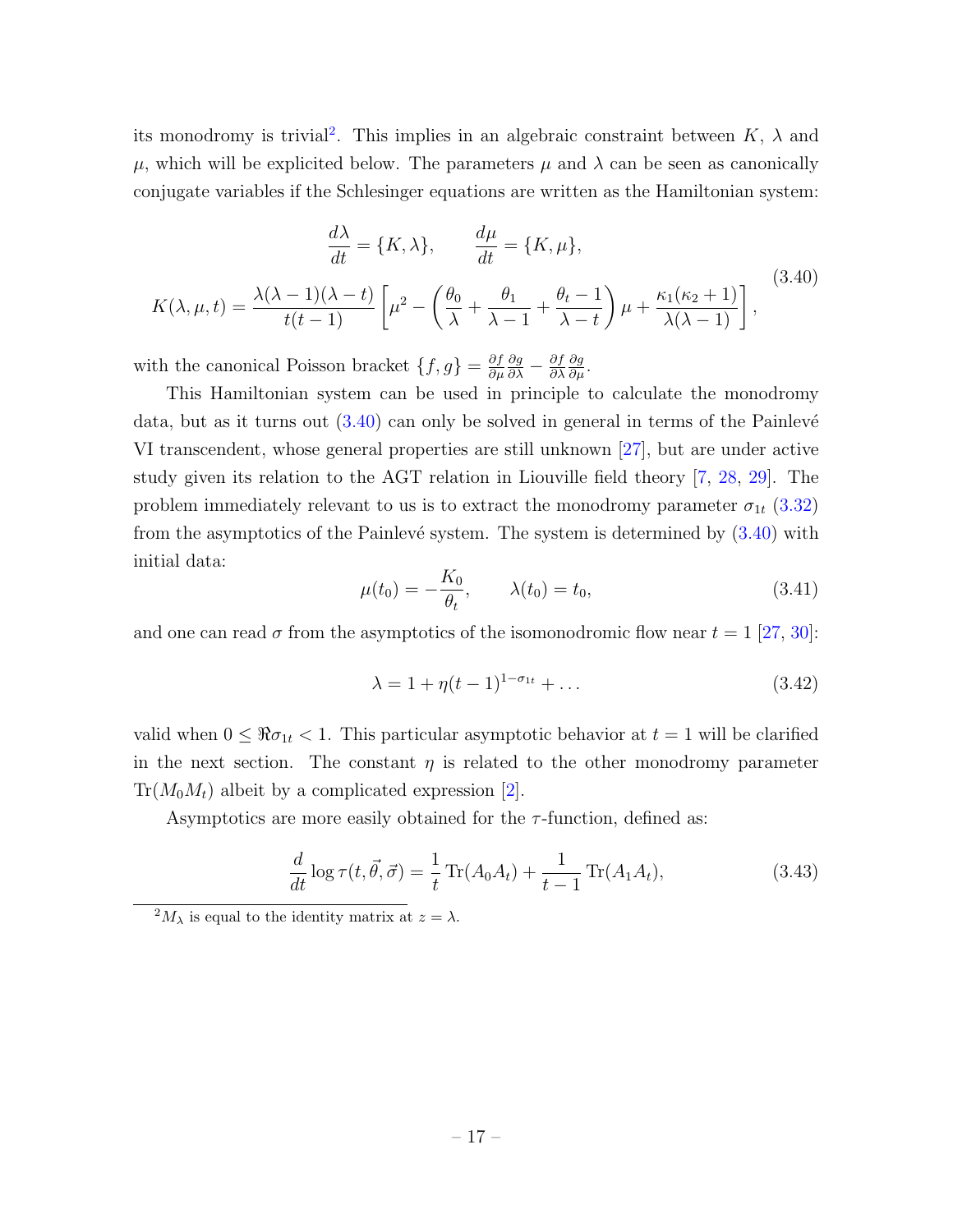which is related to the parameters of the dynamical system  $K, \mu, \lambda$  by

$$
\frac{d}{dt}\log\tau(t,\{\theta_i\}) = K(\lambda,\mu,t) + \frac{\theta_0\theta_t}{t} + \frac{\theta_1\theta_t}{t-1} - \frac{\kappa_1(\lambda-t)}{t(t-1)} - \frac{\lambda(\lambda-1)\mu}{t(t-1)}
$$
\n
$$
= \frac{\lambda(\lambda-1)(\lambda-t)}{t(t-1)}\left[\mu^2 - \left(\frac{\theta_0}{\lambda} + \frac{\theta_1}{\lambda-1} + \frac{\theta_t}{\lambda-t}\right)\mu + \frac{\kappa_1\kappa_2}{\lambda(\lambda-1)}\right] + \frac{\theta_0\theta_t}{t} + \frac{\theta_1\theta_t}{t-1},\tag{3.44}
$$

where it is assumed that  $K(t)$ ,  $\lambda(t)$ ,  $\mu(t)$  satisfy the equations of motion. Inspecting the parameters, we can arrive at the more direct correspondence [\[31\]](#page-33-11):

$$
K(\lambda(t), \mu(t); t, \theta_0, \theta_1, \theta_t, \theta_\infty) = \frac{d}{dt} \log \tau(t; \theta_0, \theta_1, \theta_t - 1, \theta_\infty - 1) - \frac{\theta_0(\theta_t - 1)}{t} - \frac{\theta_1(\theta_t - 1)}{t - 1}.
$$
\n(3.45)

The  $\tau$ -function plays a central role in the theory of integrable systems, being interpreted in generic grounds as a generating functional, and its existence stems from a zero curvature condition. Despite the arguments, the  $\tau$ -function also depends on the trace of the composite monodromy operators  $M_0M_t$ ,  $M_1M_t$  and  $M_{\infty}M_t$ . With the initial conditions set by  $(3.41)$ , we have

<span id="page-18-0"></span>
$$
t(t-1)\frac{d}{dt}\log \tau(t,\vec{\theta},\vec{\sigma})\Big|_{t=t_0} = t_0\theta_t\theta_1 + (t_0 - 1)\theta_0\theta_t + t_0(t_0 - 1)K_0
$$
  

$$
\frac{d}{dt}\left[t(t-1)\frac{d}{dt}\log \tau(t,\vec{\theta},\vec{\sigma})\right]\Big|_{t=t_0} = (\theta_0 + \theta_1 + \kappa_1)\theta_t = \frac{\theta_t}{2}(\theta_0 + \theta_1 - \theta_t + \theta_\infty),
$$
\n(3.46)

where  $\vec{\theta} = \{\theta_0, \theta_1, \theta_{t_0}, \theta_{\infty}\}\$  and  $\vec{\sigma} = \{\sigma_{01}, \sigma_{1t}\}\$  parametrize the invariant monodromy data – see Appendix [A.](#page-26-0) The function  $\zeta = t(t-1)\frac{d}{dt}\log \tau(t)$  obeys the second order differential equation:

$$
(t(t-1)\zeta'')^{2} = -2 \det \begin{pmatrix} 2\theta_{0}^{2} & t\zeta' - \zeta & \zeta' + \theta_{0}^{2} + \theta_{t}^{2} + \theta_{1}^{2} - \theta_{\infty}^{2} \\ t\zeta' - \zeta & 2\theta_{t}^{2} & (t-1)\zeta' - \zeta \\ \zeta' + \theta_{0}^{2} + \theta_{t}^{2} + \theta_{1}^{2} - \theta_{\infty}^{2} & (t-1)\zeta' - \zeta & 2\theta_{1}^{2} \end{pmatrix},
$$
\n(3.47)

sometimes called the " $\sigma$ -form" of Painlevé VI equations [\[7,](#page-32-0) [31,](#page-33-11) [32\]](#page-33-12). Although the initial value problem is well-posed from the ODE perspective, with those conditions specifying an unique solution of the  $\sigma$ -form of the Painlevé VI equation (not to confuse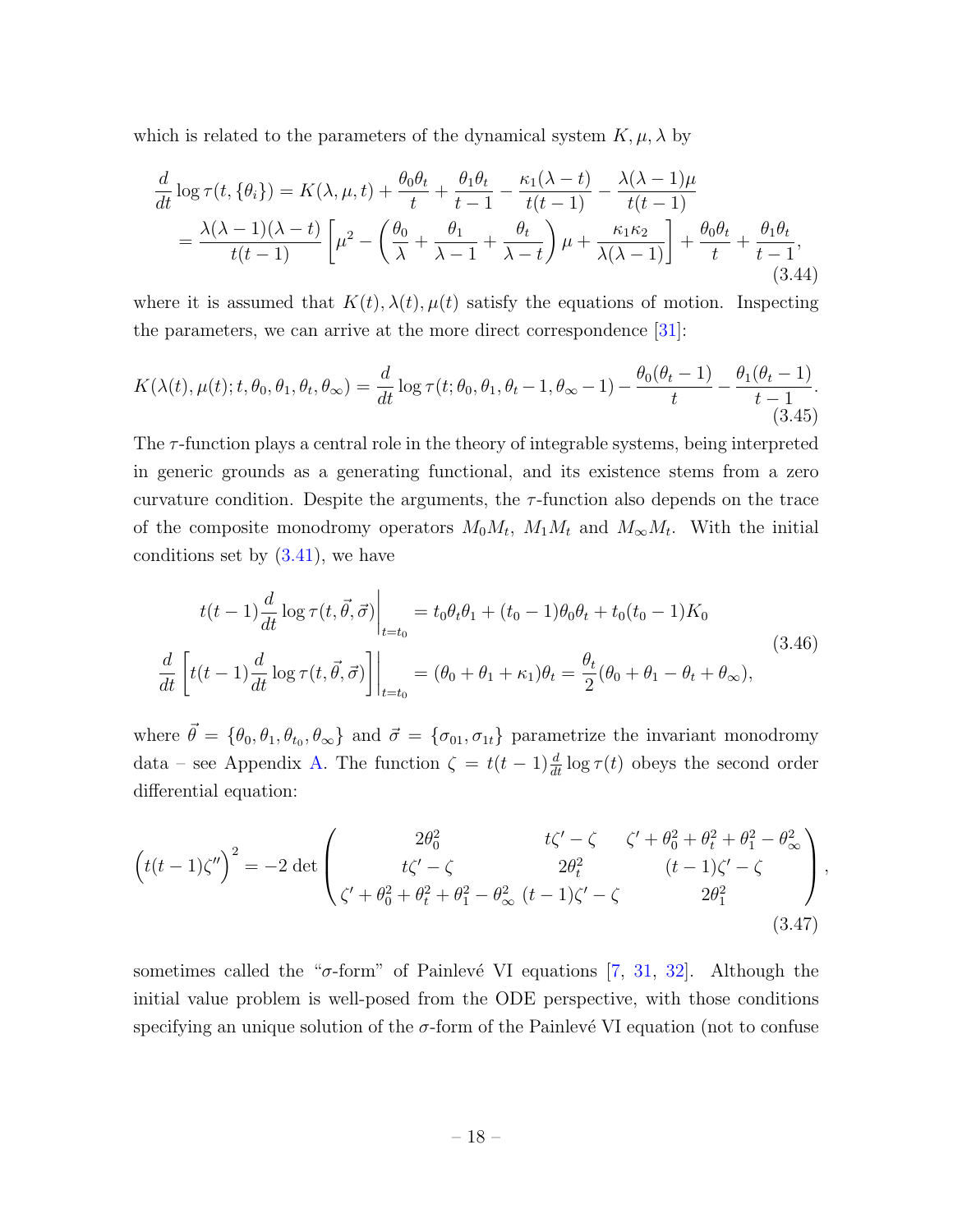with the composite monodromy  $\sigma$ , the second equation seems strange because it does not depend on the accessory parameter  $K_0$ . It seems to play the role of a consistency check on the first equation in [\(3.46\)](#page-18-0).

The conditions [\(3.46\)](#page-18-0) are quite striking: from a formal point of view, the Hamiltonian structure [\(3.40\)](#page-17-0) allows for the complete solution of the monodromy problem using Hamilton-Jacobi techniques [\[33\]](#page-33-13). Due to the very peculiar integrable structure stemming from the Painlevé property, however, the additional integration involved in finding the generating function between  $\lambda, \mu$  and the canonical pair of monodromy variables  $[2, 34]$  $[2, 34]$  is not necessary: it is already given by the  $\tau$ -function.

#### <span id="page-19-0"></span>3.2 The Painlevé VI system near  $t = 0$  and  $t = 1$

The  $\tau$ -function for the Painlevé VI system is well studied. In a seminal work, its asymptotics were derived [\[30\]](#page-33-10), and, more recently, a proposal for the full series near the critical points was presented [\[6\]](#page-31-4). The asymptotics and the solution of the connection problem is enough information to completely define the  $\tau$ -function. We present the series near  $t = 0$  and the asymptotics in the Appendix [A.](#page-26-0) As seen above, given the parameters  $\theta_i$  and the composite monodromies

$$
2\cos\pi\sigma_{0t} = \text{Tr}(M_0M_t), \qquad 2\cos\pi\sigma_{1t} = \text{Tr}(M_1M_t), \qquad (3.48)
$$

the  $\tau$ -function is uniquely determined. Then, formally, one could invert the relations  $(3.46)$  and find  $\sigma_{ij}$  as functions of  $t_0$  and  $K_0$ , as well as  $\{\theta_i\}$ . With this information, one can use the formula [\(3.35\)](#page-15-3) to compute transmission coefficients.

Approximate expressions for  $\sigma_{0t}$  or  $\sigma_{1t}$  can be easily obtained to lowest order when  $t_0 \approx 0$  or  $t_0 \approx 1$ , respectively. For the choice of coordinates [\(2.7\)](#page-7-4), these limits correspond to the two near-extremal cases of Kerr-dS. Let us consider the  $t_0 \approx 0$  case first. The  $\tau$ -function<sup>[3](#page-0-0)</sup> given by [\[30\]](#page-33-10) is

$$
\tau(t) \propto t^{\sigma_{0t}^2/4 - (\theta_0 - \theta_t)^2/4} [1 + At^{1 - \sigma_{0t}} + \mathcal{O}(t, t^{1 + \sigma_{0t}})],
$$
\n(3.49)

where we assume that  $0 < \Re \sigma_{0t} < 1$ , corresponding to the first terms of the expansion

<sup>&</sup>lt;sup>3</sup>Because of different definitions, our  $\tau$  function is related to Jimbo's one by  $\tau_{\text{ours}}(t) = t^{\theta_0 \theta_t/2} (1-t^{\theta_1 t})$  $(t)^{\theta_1\theta_t/2}\tau_{\text{Jimbo}}(t).$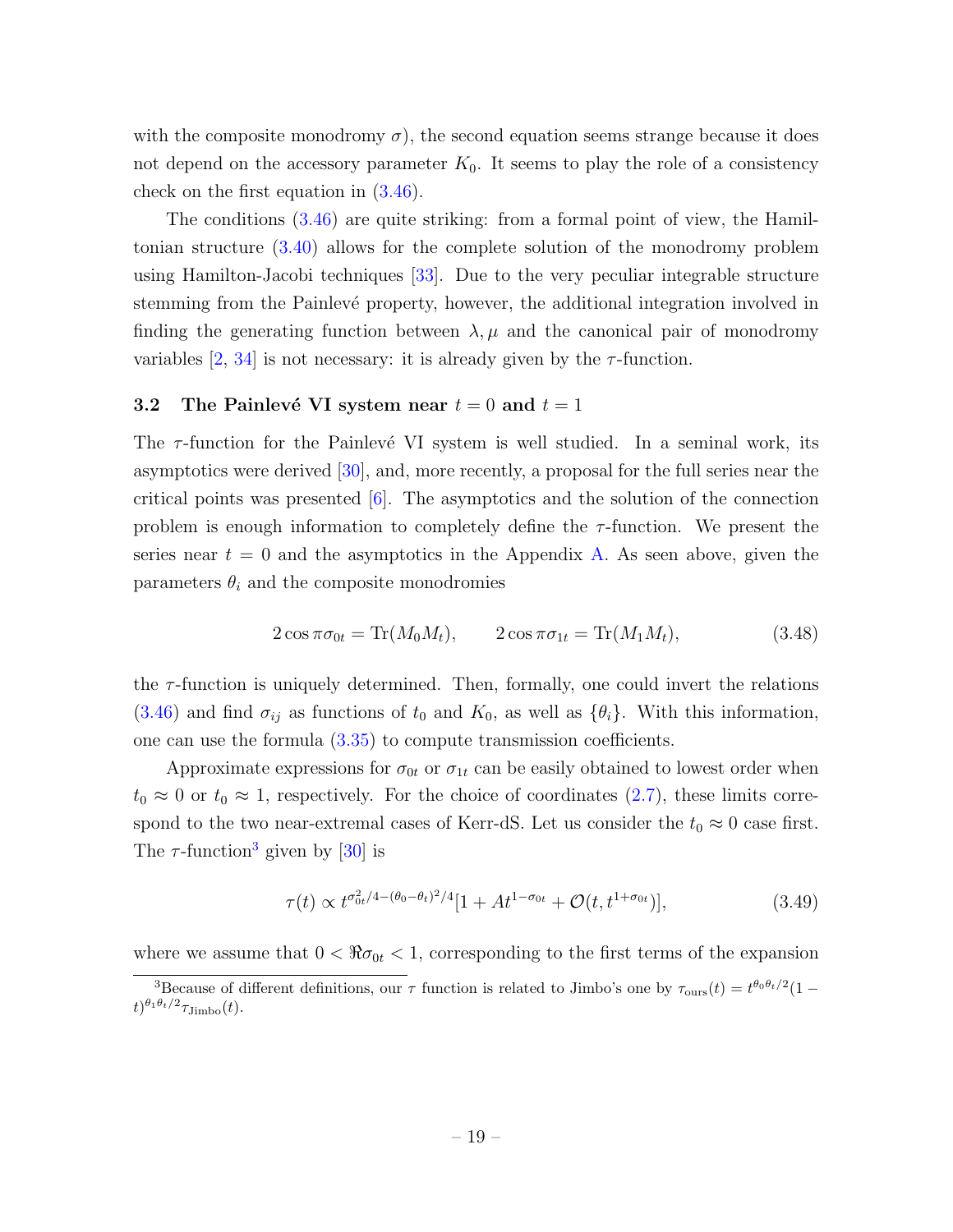[\(A.1\)](#page-26-1). Then we have that

$$
t(t-1)\frac{d}{dt}\log\tau = -\frac{1}{4}[\sigma_{0t}^2 - (\theta_0 - \theta_t)^2] + (1 - \sigma_{0t})At^{1-\sigma_{0t}} + \dots,
$$
 (3.50a)

to next-to-lowest order as t goes to zero. Applying the boundary conditions  $(3.46)$ , we get, to lowest order in  $t_0$ ,

<span id="page-20-0"></span>
$$
\sigma_{0t} = \theta_0 + \theta_t - 2\left(\frac{(\theta_0 + \theta_1)\theta_t - K_0}{\theta_0 + \theta_t}\right)t_0 + \mathcal{O}(t_0^2).
$$
 (3.51)

The calculation for  $t_0 \approx 1$  is entirely analogous, using the expansion:

$$
\tau(t) \propto (1-t)^{\sigma_{1t}^2/4 - (\theta_1 - \theta_t)^2/4} [1 + \mathcal{O}((1-t)^{1 \pm \sigma_{1t}}, (1-t))], \tag{3.52}
$$

yielding

$$
\sigma_{1t} = \theta_1 + \theta_t - 2\left(\frac{K_0 + \theta_0 \theta_t}{\theta_1 + \theta_t}\right)(1 - t_0) + \mathcal{O}((1 - t_0)^2). \tag{3.53}
$$

As  $t_0 \rightarrow 0$ , we are studying the "usual" extremal limit where the inner and outer horizons of the black hole coincide. Unfortunately, knowledge of  $\sigma_{0t}$  only partially solves the problem in this regime, since the transmission coefficient [\(3.35\)](#page-15-3) depends on the composite monodromies of the points involved in the scattering, in this case  $z = t_0$ and  $z = 1$ , corresponding to the outer and cosmological horizon respectively. In the [A](#page-26-0)ppendix A we calculate the relevant parameter  $\sigma_{1t}$  in first non-trivial order in  $t_0$ . The second limit  $t_0 \rightarrow 1$  is related to the "large black hole" limit, where the outer horizon and the cosmological horizon coincide. Although the physical significance is not clear, the result is easily obtained and simple enough to worth the note.

While the asymptotic expansion of  $\sigma_{1t}$  for small t can in principle be extracted from [\(A.1\)](#page-26-1), there is an alternative way. The manifold of monodromy data is parametrized by seven numbers,  $\vec{\theta} = {\theta_0, \theta_t, \theta_1, \theta_\infty}$  and  $\vec{\sigma} = {\sigma_{0t}, \sigma_{01}, \sigma_{1t}}$ . However, because of the Fricke-Jimbo relation (see Appendix [A\)](#page-26-0), only six of those parameters are independent. Therefore, the manifold of "non-trivial monodromy data", where the  $\vec{\theta}$  are fixed, is two-dimensional. Moreover, this manifold is symplectic, the structure following directly from the Atiyah-Bott symplectic structure on the space of flat connections [\[26\]](#page-33-6) – see [\[34\]](#page-33-14) for the derivation of the formulae below and [\[2\]](#page-31-1) for a review. A Darboux set of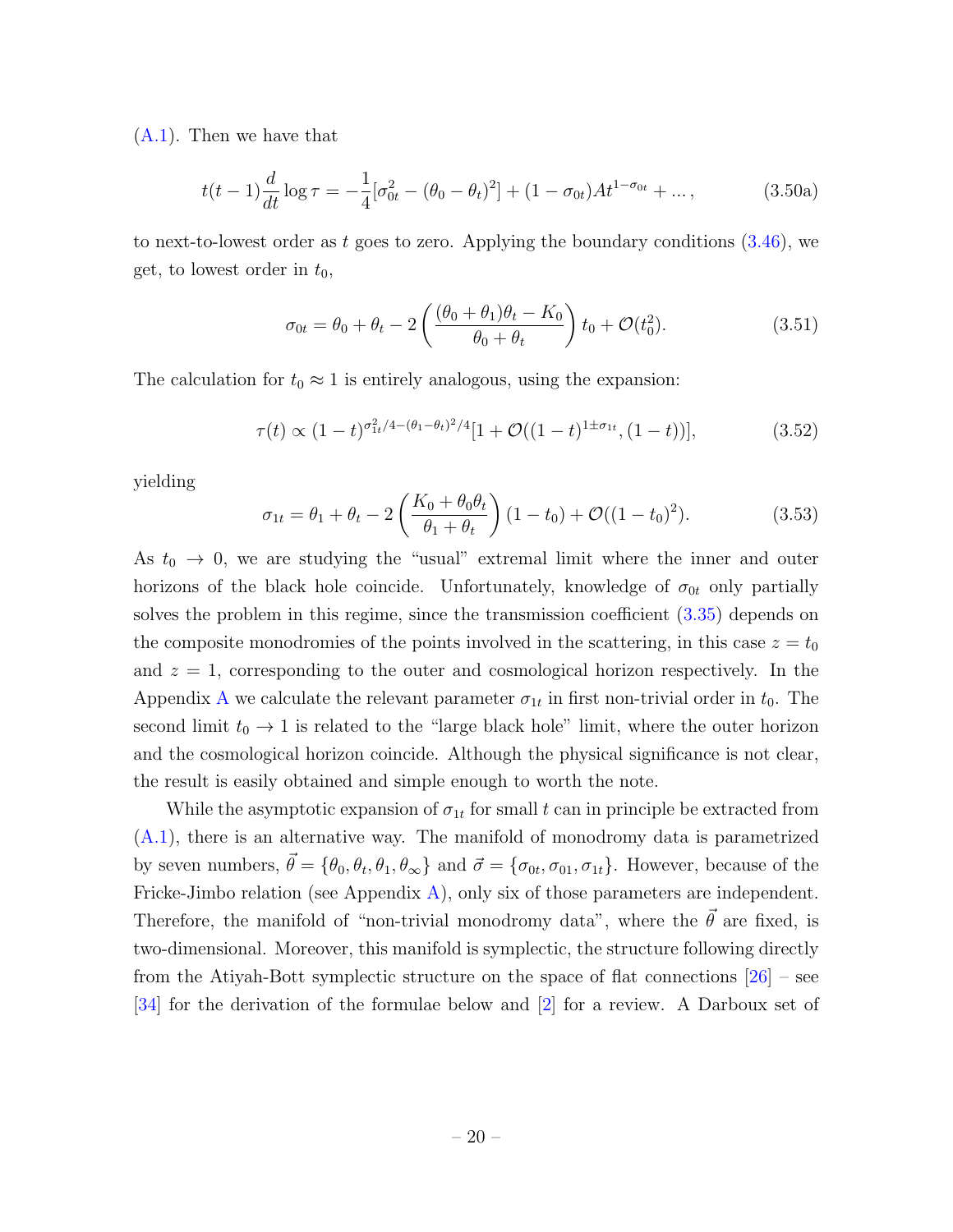coordinates  $\sigma = \sigma_{0t}$  and  $\psi$  parametrizes the composite monodromies as follows:

$$
p_{0t} = 2 \cos \pi \sigma,
$$
  
\n
$$
p_{t1} = \frac{\cos \pi \psi}{2 \sin^2 \pi \sigma} \sqrt{c_{0t} c_{1\infty}} - \frac{(p_0 + p_t)(p_1 + p_\infty)}{8 \cos^2 \left(\frac{\pi}{2} \sigma\right)} + \frac{(p_0 - p_t)(p_1 - p_\infty)}{8 \sin^2 \left(\frac{\pi}{2} \sigma\right)},
$$
\n
$$
p_{01} = \frac{\sin \pi \sigma}{2 \sin \pi \psi} \sqrt{c_{0t} c_{1\infty}} - \frac{1}{2} (p_{0t} p_{t1} - p_0 p_1 - p_t p_\infty),
$$
\n(3.54)

where  $p_i = \text{Tr } M_i$ ,  $p_{ij} = \text{Tr } M_i M_j$  and

$$
c_{ij} = 16\sin\frac{\pi}{2}(\sigma + \theta_0 - \theta_t)\sin\frac{\pi}{2}(\sigma - \theta_0 + \theta_t)\sin\frac{\pi}{2}(\sigma + \theta_0 + \theta_t)\sin\frac{\pi}{2}(\sigma - \theta_0 - \theta_t). (3.55)
$$

On the other hand, the moduli space of flat connections has another set of Darboux coordinates stemming from the parameters of the Heun equation [\[12\]](#page-32-8):

<span id="page-21-0"></span>
$$
\Omega = d\sigma \wedge d\psi = dK \wedge dt,\tag{3.56}
$$

where  $\Omega$  is a symplectic form. This then allow us to interpret the solution [\(3.46\)](#page-18-0) in a different light: just as the derivative of the  $\tau$ -function with respect to t gives K as a function of  $\sigma = \sigma_{0t}$ , it is a solution of the Painlevé VI Hamilton-Jacobi equation defined by the Hamiltonian system  $(3.40)$ . Therefore, the  $\tau$ -function is the generating functional of the canonical transformation between the two sets of Darboux coordinates [\(3.56\)](#page-21-0). It follows then that

<span id="page-21-1"></span>
$$
\psi = \frac{\partial}{\partial \sigma} \log \tau(t, \vec{\theta}, \vec{\sigma}), \tag{3.57}
$$

which, in principle, gives a way of computing directly the monodromy parameters. However, the  $\tau$ -function defined in  $(3.43)$  is defined up to a constant which in principle could depend on the monodromy data. This means that the equation above  $(3.57)$  is defined up to a function of  $\vec{\theta}$  which could in principle be found from asymptotics, in a procedure similar to [\[33\]](#page-33-13). We will follow the more pedestrian approach of solving  $(3.46)$  in Appendix [A.](#page-26-0)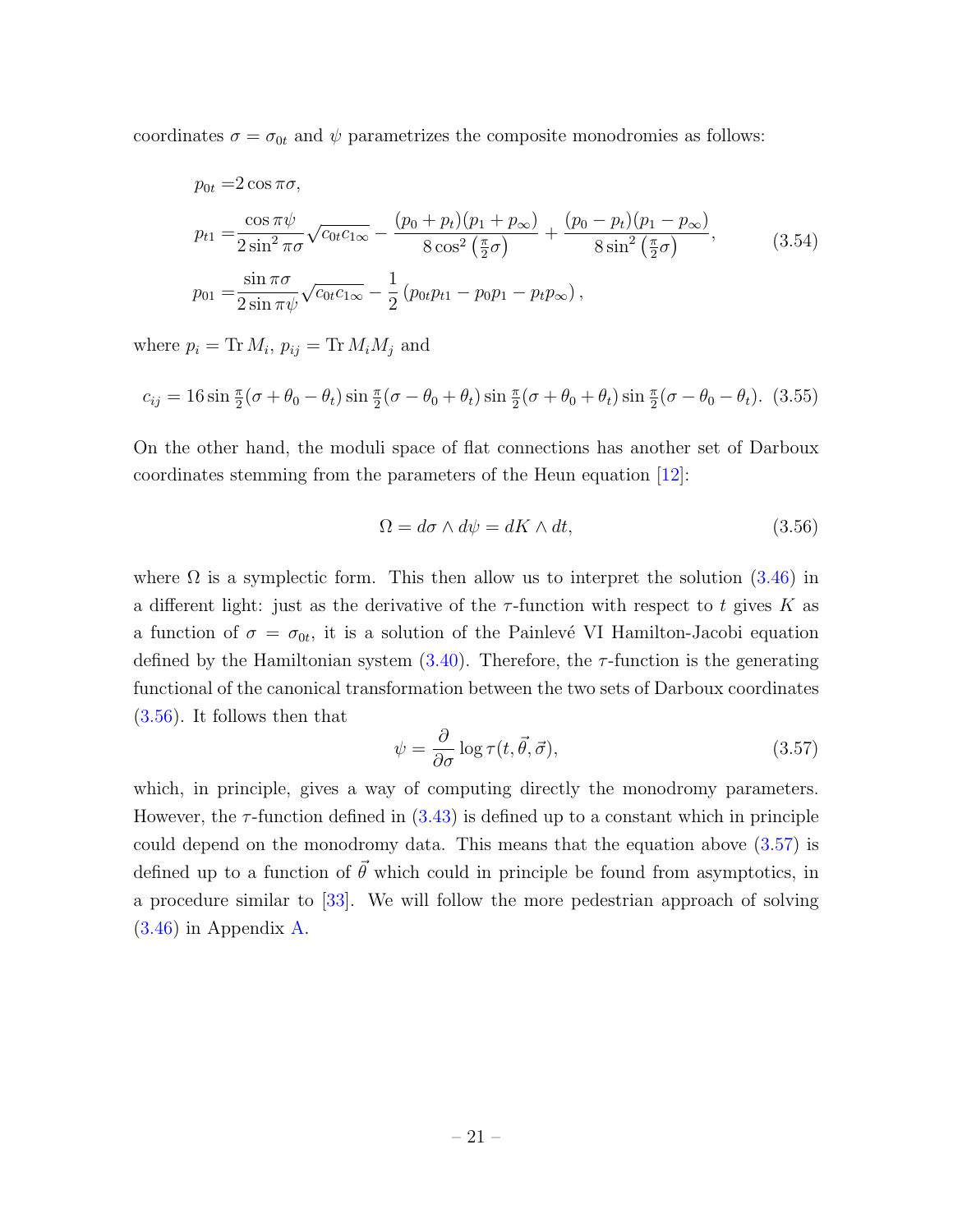## <span id="page-22-0"></span>4 Relation to Liouville conformal blocks

The  $\tau$ -function [\(3.46\)](#page-18-0) was solved combinatorially – see [\(A.1\)](#page-26-1) – in the context of conformal blocks in conformal field theories (CFTs) [\[6\]](#page-31-4). We will review the relationship between Fuchsian equations and correlation functions of primary operators in Liouville field theory. We will assume some familiarity with Conformal Field Theory, as in [\[35\]](#page-34-0). The subject is covered here as in [\[36\]](#page-34-1), tacitly assuming the semiclassical limit. A more precise view can be seen in, for instance, [\[33\]](#page-33-13) and references therein, although it should be said that in these treatments the  $\tau$ -function plays a secondary role.

The Liouville field theory serves as a model of two-dimensional gravity, or of the scale mode of the metric in higher-dimensional Einstein-Hilbert Lagrangean. The Liouville mode in two dimensions is represented by a spin-zero field  $\phi(z,\bar{z})$ , which nonetheless has a classically anomalous transformation law:

$$
\phi'(z', \bar{z}') = \phi(z, z) + \frac{1}{\gamma} \log \left| \frac{dz'}{dz} \right|^2,\tag{4.1}
$$

which in turn requires a deformation of the stress-energy tensor

$$
T(z) = -\frac{1}{2}\partial\phi\partial\phi + \frac{Q}{2}\partial^2\phi,
$$
\n(4.2)

– and of its complex conjugate  $\overline{T}(\overline{z})$ – for  $Q = 2/\gamma^4$  $Q = 2/\gamma^4$ . The mode expansion of  $T(z)$ defines the Virasoro generators:

<span id="page-22-1"></span>
$$
T(z) = \sum_{n \in \mathbb{Z}} L_n z^{-n-2}, \qquad L_n = \oint \frac{dz}{2\pi i} T(z) z^{n+1}, \tag{4.3}
$$

which in turn satisfy the Virasoro algebra (we will momentarily not distinguish between Poisson brackets and commutators):

$$
[L_n, L_m] = (n - m)L_{n+m} + \frac{c}{12}n(n^2 - 1)\delta_{n+m},
$$
\n(4.4)

with  $c = 1 + 3Q^2$ . Operators (functions) like  $V_{\alpha}(z, \bar{z}) =: e^{\alpha \phi(z, \bar{z})}$ : - the :: represent normal ordering of the product of operators – are called *primary operators* because

<sup>&</sup>lt;sup>4</sup>Quantum corrections make  $Q = 2/\gamma + \gamma$ . We will assume the semiclassical approximation  $\gamma \to 0$ throughout.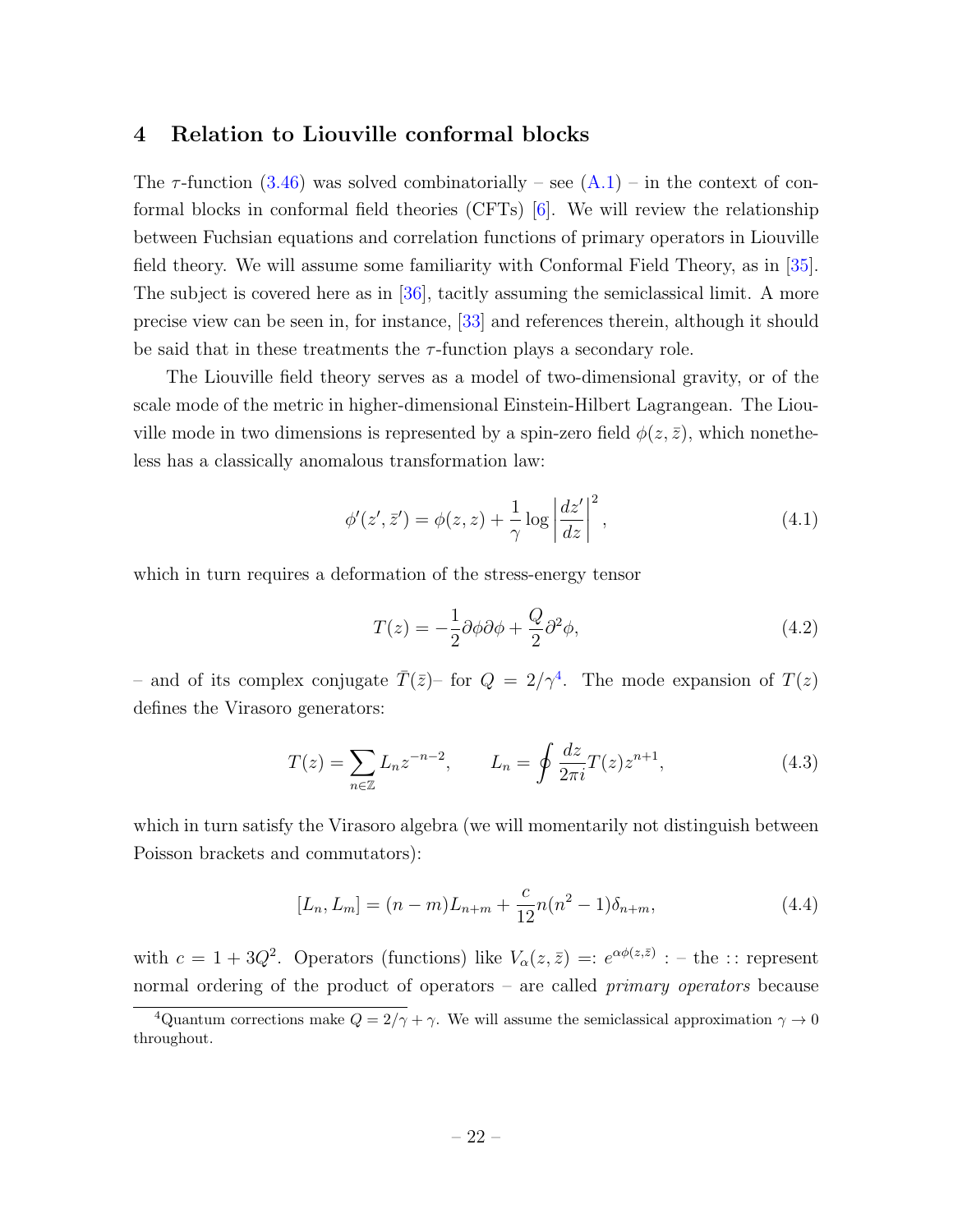they transform nicely under conformal transformations:

$$
V'_{\alpha}(z',\bar{z}') = \left(\frac{dz'}{dz}\right)^{h_{\alpha}} \left(\frac{d\bar{z}'}{d\bar{z}}\right)^{\bar{h}_{\alpha}} V_{\alpha}(z,\bar{z}),\tag{4.5}
$$

where we have the BPZ formula  $h_{\alpha} = \bar{h}_{\alpha} = \alpha(Q - \alpha)/2$ . We will omit the antiholomorphic dependence from now on. This behavior is encoded in the Operator Product Expansion (OPE) between the primary operator and the stress-energy tensor:

$$
T(z)V_{\alpha}(w) \sim \frac{h_{\alpha}}{(z-w)^2}V_{\alpha}(w) + \frac{\partial_w V_{\alpha}(w)}{z-w},\tag{4.6}
$$

where the tilde  $\sim$  means "up to regular terms". From the definition of the Virasoro generators [\(4.3\)](#page-22-1) one can see that the regular terms do not contribute to the action of the charges  $L_n$  on the primary operators, a fact due to Cauchy's theorem.

Now let us consider the primary field  $V_{-\gamma/2}(z)$ . The state  $|\chi\rangle = V_{-\gamma/2}(0)|0\rangle$  satisfies the *null state condition*: for an unitary representation of the Virasoro algebra where  $L_n^{\dagger} = L_{-n}$  one has that the state

$$
(L_{-1}^2 + \frac{\gamma^2}{2}L_{-2})|\chi\rangle \tag{4.7}
$$

has zero norm. The requisition that (semi-classical) Liouville field theory is unitary forces this state to decouple from physical states. So, generically,

$$
\langle (L_{-1}^2 + \frac{\gamma^2}{2} L_{-2})V_{-\gamma/2}(z)X(\{z_i\}) \rangle = 0, \tag{4.8}
$$

where  $X({z_i})$  is a generic local operator. Using the OPE between  $T(z)$  and  $V_{-\gamma/2}(z)$ one can see that

$$
L_{-1}V_{-\gamma/2}(z) = \partial_z V_{-\gamma/2}(z), \qquad L_{-2}V_{-\gamma/2}(z) =: T(z)V_{-\gamma/2}(z) : . \tag{4.9}
$$

Now, if  $X(\{z_i\})$  is composed of four primary operators  $\prod_i V_{\alpha_i}(z_i)$  one can use the OPE between  $T(z)$  and each of the primaries to yield the Ward identity:

<span id="page-23-0"></span>
$$
\left[\partial_z^2 + \frac{\gamma^2}{2} \sum_i \left(\frac{h_i}{(z-z_i)^2} - \frac{c_i}{z-z_i}\right)\right] \langle V_{-\gamma/2}(z) \prod_{i=1}^4 V_{\alpha_i}(z_i) \rangle = 0, \quad (4.10)
$$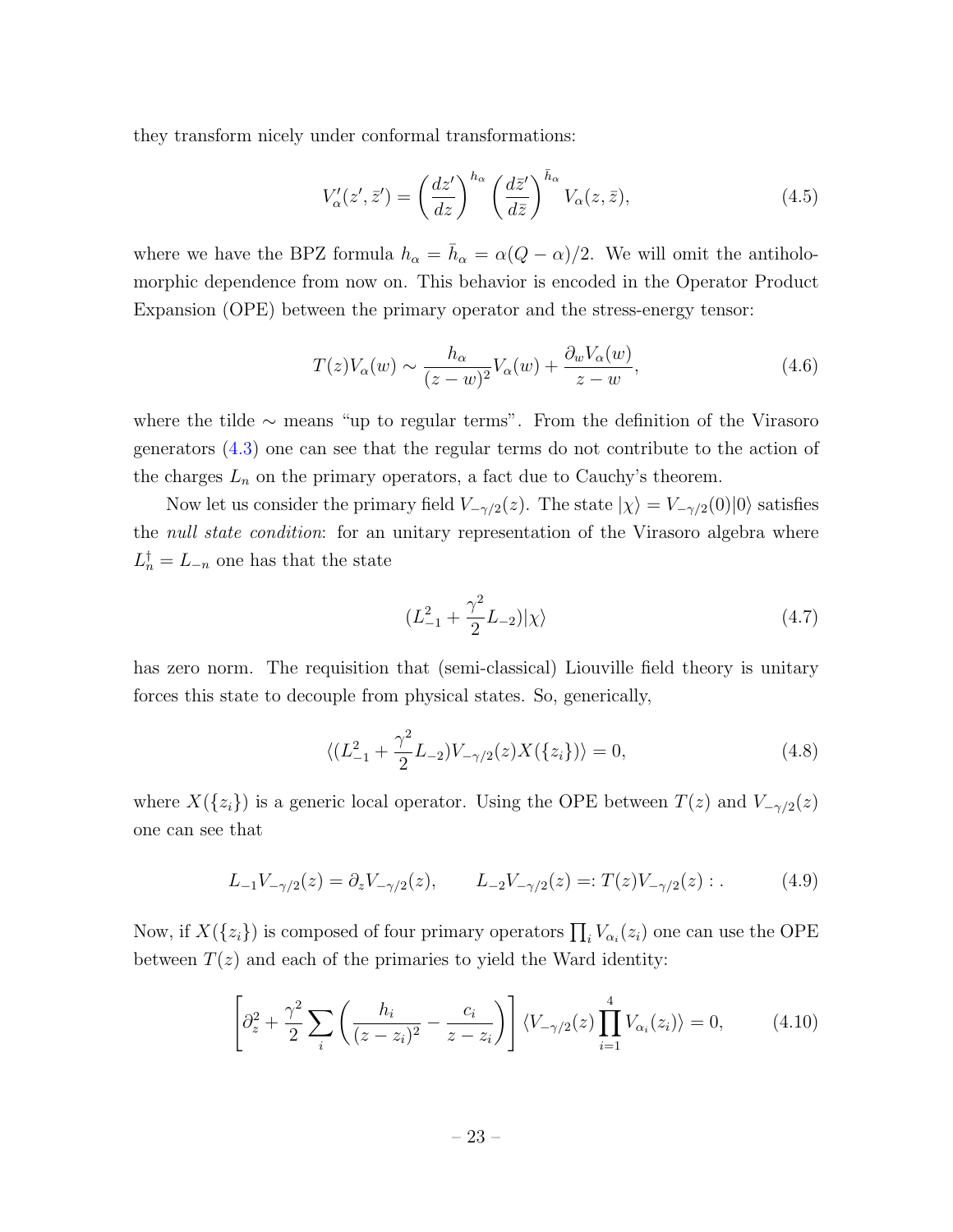where  $h_i$  are the conformal weights of the  $V_{\alpha_i}(z_i)$  given, by the BPZ formula, and the accessory parameters  $c_i$  are given by:

<span id="page-24-0"></span>
$$
c_i = \partial_{z_i} \log \langle \prod_{i=1}^4 V_{\alpha_i}(z_i) \rangle.
$$
\n(4.11)

One can then recognize the Heun equation [\(4.10\)](#page-23-0) as the Ward identity for the 5-point correlation function involving  $V_{-\gamma/2}(z)$ . This correlation function, seen as a function of z, can be thought of as the "classical profile" of the Liouville field in the guise  $e^{-\gamma \phi(z)/2}$ in the presence of the primaries  $V_{\alpha_i}(z_i)$ . The accessory parameters of the Heun equation  $c_i$  are given in terms of the four-point function involving primary operators. Equation  $(4.11)$  is related to our solution  $(3.46)$  because our version of Heun equation  $(2.5)$  is slightly different, with a first order derivative term. As it turns out, the correlation function in  $(4.10)$  and the solution of  $(2.5)$  are related by multiplication of a simple function, a "s-homotopic transformation" like [\(2.6\)](#page-7-3). Of course, the problem here assumes that the CFT is unitary (and modular invariant) and so our application, with negative "conformal dimensions"  $h_i = \frac{1}{4}$  $\frac{1}{4}\theta_i^2$ , has to be taken as an analytical continuation of these definitions in terms of Liouville field [\[37\]](#page-34-2). It is an interesting open problem to see whether this theory makes sense on its own.

The four-point function serves then as the generating function for the accessory parameters  $c_i$ . On the other hand, one can see that the structure of the four-point function stemming from Appendix [A](#page-26-0) is compatible with the OPEs of two primaries being of the form

$$
V_{\alpha_1}(z_1)V_{\alpha_2}(z_2) = \sum_{n \in \mathbb{Z}} \frac{\mathcal{F}(\alpha_1, \alpha_2, \sigma; n)}{(z_1 - z_2)^n} \mathcal{O}_{\sigma + n}(z_2),\tag{4.12}
$$

where  $\mathcal{O}_{\sigma+n}$  being an operator in the Verma module of the primary whose conformal weight is parametrized by  $\sigma$ . From this expression we infer that  $\sigma$  (modulo integer) has the interpretation of the intermediate channel of the "scattering process" of chiral vertex operators where  $(\alpha_1, \alpha_2)$  is taken to  $(\alpha_3, \alpha_4)$ . At least in unitary theories, the form of the functions  $\mathcal F$  should only depend on the representation theory of the Virasoro algebra. Indeed, the equation above can be seen as a Clebsch-Gordon decomposition of the tensor product of two Verma modules. The formulae exposed in the Appendix [A](#page-26-0) were derived in the  $c = 1$  case, and are believed to hold for generic parameters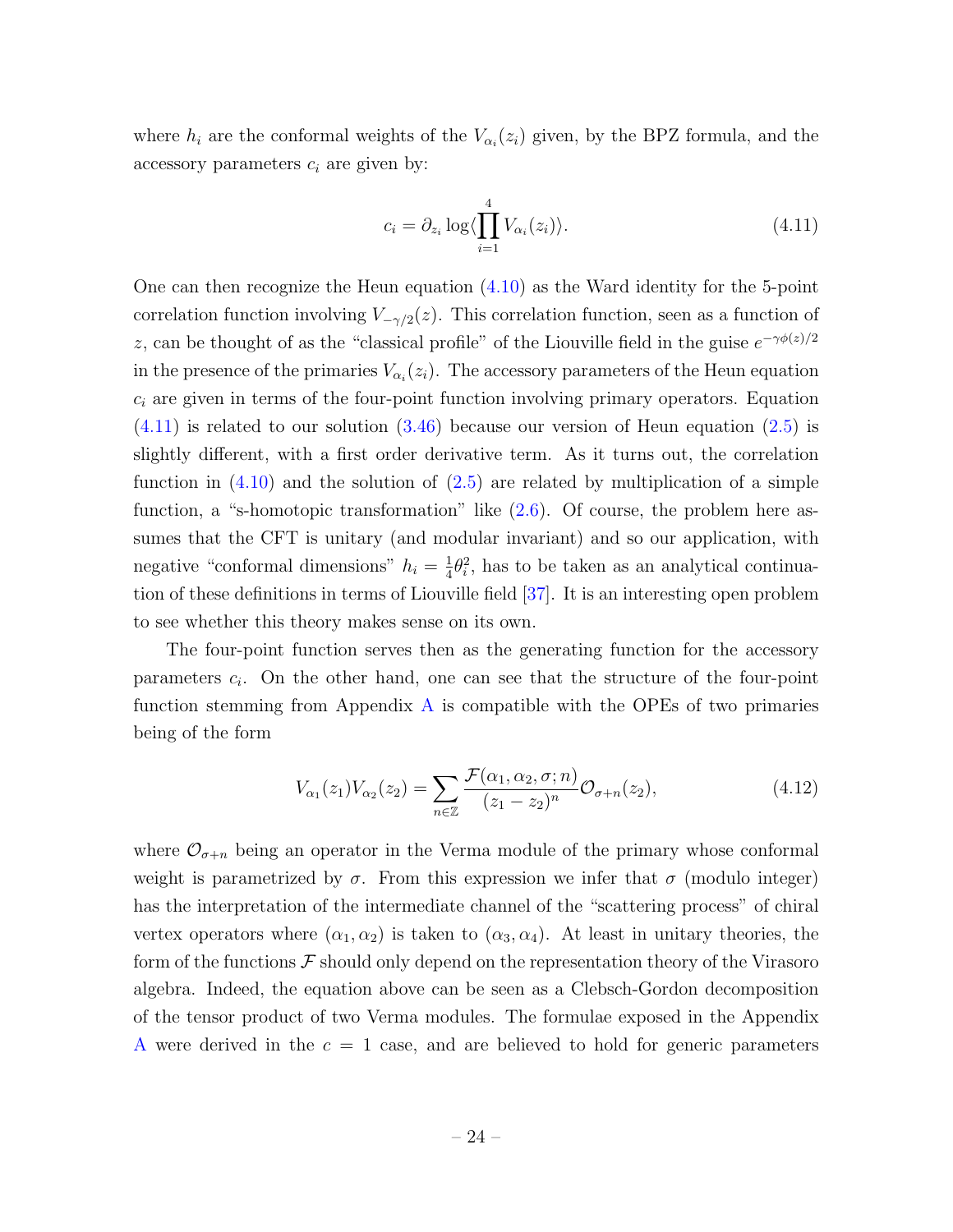of the Painlevé VI  $\tau$ -function, and in this sense they are applicable to the black hole scattering problem, where the "conformal dimensions" are negative. It is not only quite impressive that this expansion also hold for the semiclassical calculation in Liouville field theory but also the most generic case provided by the Kerr-de Sitter black hole scattering.

## <span id="page-25-0"></span>5 Discussion

In this article, we have given expressions for the scattering coefficients of a conformally coupled scalar field in a four-dimensional Kerr-de Sitter black hole in terms of an implicit expression involving the Painlevé VI  $\tau$ -function from [\(3.35\)](#page-15-3) and [\(3.46\)](#page-18-0). This is accomplished by using the same isomonodromy technique introduced in [\[3–](#page-31-2)[5\]](#page-31-3) to show the Painlevé property of the isomonodromic deformation of a generic Fuchsian system [\[13\]](#page-32-5). By the same token, a careful choice of boundary conditions also imply that the eigenvalues of the angular equation are also given by the same Painlevé VI  $\tau$ -function with coefficients appropriate to the problem (see  $(B.10)$  in Appendix [B\)](#page-29-0). Moreover, the recent advances in the understanding of the Painlevé VI  $\tau$ -function as  $c = 1$  conformal block expansion, following from the proof of the AGT conjecture [\[14,](#page-32-6) [15\]](#page-32-7), gives a combinatorial expression for this function  $[6, 7]$  $[6, 7]$ . It is our belief that this completes the analytical resolution of the scattering coefficients.

Pragmatically speaking, the consequences of this method for the study of superradiance and quasi-normal modes are now within reach of the same numerical methods used to solve transcendental equations. The  $\tau$ -function expansion seems to systematize the recursion relations for the scattering coefficients based on "patching" methods [\[8\]](#page-32-1). Also, the Fuchsian form of the equations of motion for fields stems from the integrable (and singularity-free) solutions of the Einstein equations. So, there is a priori no reason why the methods outlined here would not work for generic spin perturbations, the Teukolsky master equation. The prospects for studies of electromagnetic and gravitational perturbations are particularly enticing due to their applications to astrophysics. We have already shown [\[16\]](#page-32-9) that the same construction can be obtained in the zero cosmological constant limit, but now the relevant  $\tau$ -function is that of Painlevé V.

On a more abstract level, it seems startling that Virasoro representation theory methods are useful in studying Fuchsian-type of differential equations. The existence of a similar enhancing of the global conformal group  $SL(2, \mathbb{C})$  for extremal black holes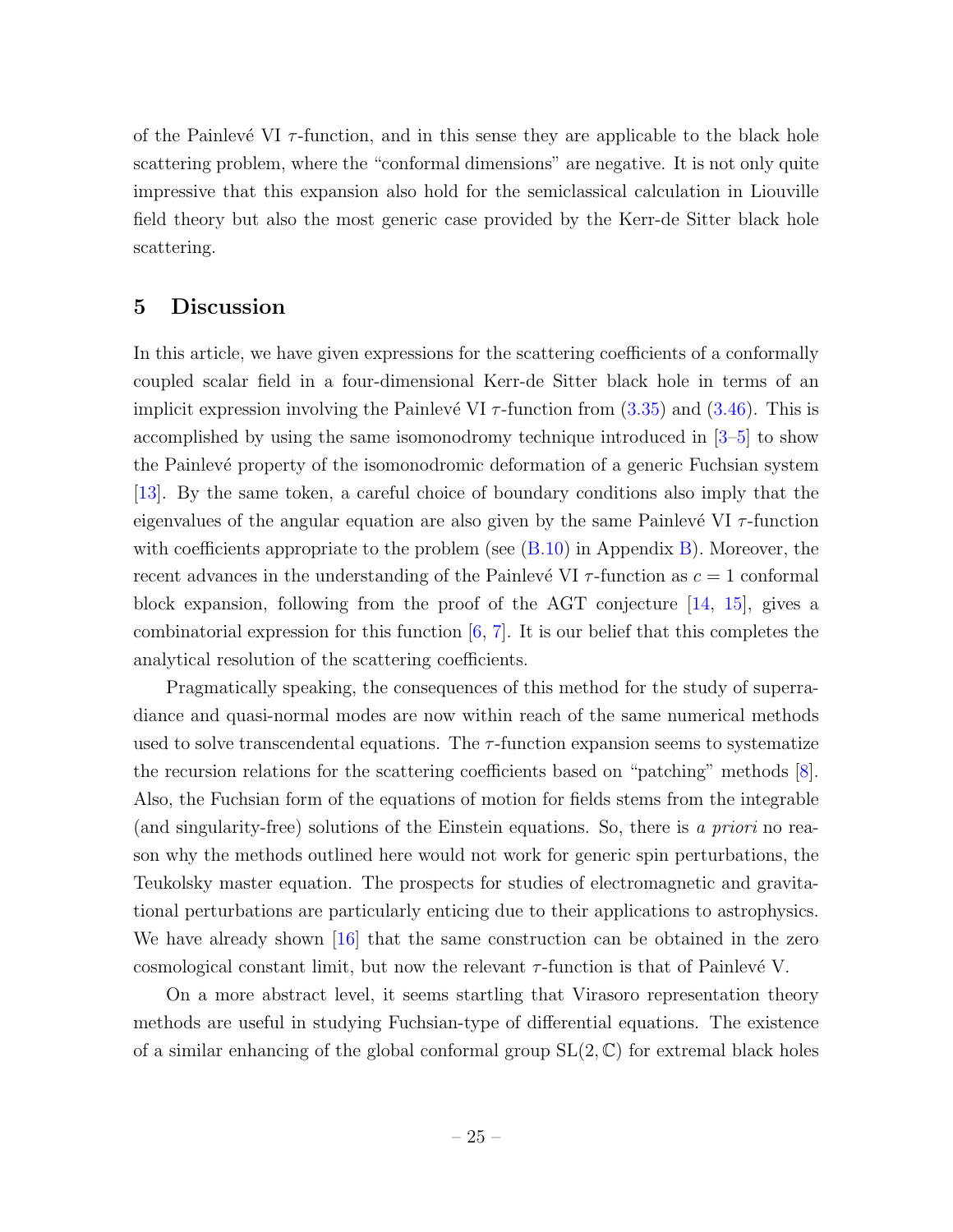was noted and explored [\[38,](#page-34-3) [39\]](#page-34-4) and arguments were given for the same happening for non-extremal black holes  $[40]$ . The picture arising from our results are however more intricate: one can use the isomonodromy flow to relate the scattering of fields at a particular non-zero value of the accessory parameter  $t_0$  – corresponding to the physical, rotating black hole – to a "confluent" Heun equation where  $t_0 \rightarrow 0$ . In this limit, the position of the apparent singularity  $\lambda$  also coalesces with a regular singular point [\(3.42\)](#page-17-3) – which would correspond to an extremal black hole – but in general the accessory parameters diverge. The interpretation for this symmetry in terms of fourpoint functions is not clear, but it seems that, if there is a conformal description of the non-extremal black hole, the states and primaries involved will not be in the same  $SL(2,\mathbb{C})$  invariant state as the one used to describe the extremal black hole, as the accessory parameters diverge. We believe that the results presented here will not only be useful to further the studies in astrophysical applications but also will help clarify the more technical issues listed above.

# Acknowledgements

The authors would like to thank Mark Mineev-Weinstein, Seung-Yeop Lee, Marc Casals, Monica Guica, Geoffrey Compère, Amílcar de Queiroz and A. P. Balachandran for useful discussions and comments. Fábio Novaes acknowledges partial support from CNPq and the Science without Borders initiative process 400635/2012-7. BCdC acknowledges partial support from PROPESQ-UFPE.

# <span id="page-26-0"></span>A The Painlevé VI  $\tau$ -function and asymptotics

Here we present more information about Painlevé VI  $\tau$ -function and the asymptotic expansion of  $\sigma_{1t}$  when  $t_0$  goes to zero. First, let us remind of the general expansion of the Painlevé VI which has been given in [\[6,](#page-31-4) [7\]](#page-32-0) in terms of the  $c = 1$  conformal blocks. The expression is<sup>[5](#page-0-0)</sup>

<span id="page-26-1"></span>
$$
\tau(t) = \sum_{n \in \mathbb{Z}} C(\vec{\theta}, \sigma_{0t} + n) s^n t^{(\sigma + 2n)^2/4 - (\theta_0 - \theta_t)^2/4} \mathcal{B}(\vec{\theta}, \sigma_{0t} + n; t), \tag{A.1}
$$

<sup>&</sup>lt;sup>5</sup>In the references, the monodromy parameters are defined with an extra factor of 2:  $\{\theta_i, \sigma_{ij}\}$ <sub>there</sub>  $\rightarrow$  $\{\theta_i/2, \sigma_{ij}/2\}_{\text{here}}$ .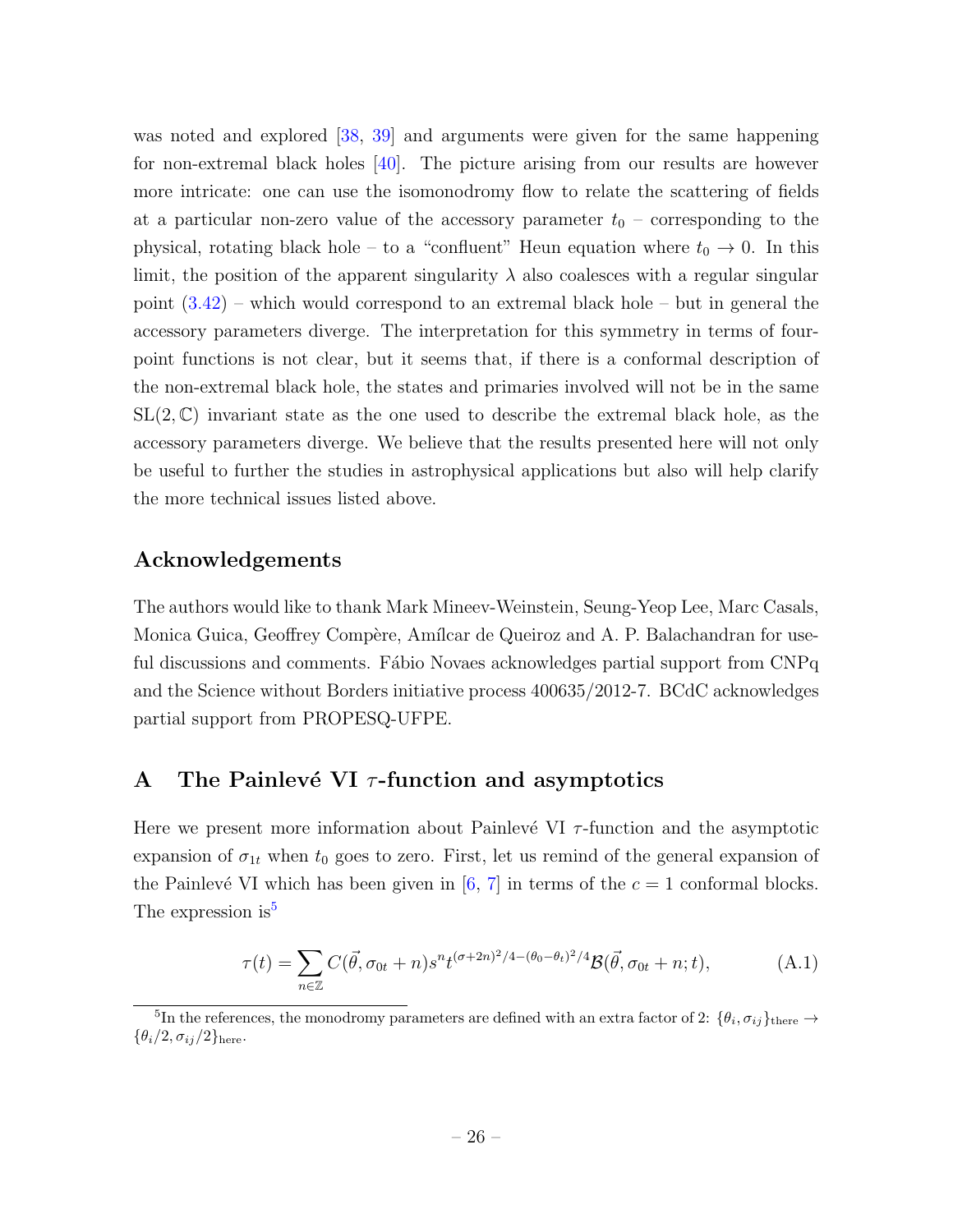where the structure constants  $C$  are products of the Barnes functions (defined by the functional relation  $G(z + 1) = \Gamma(z)G(z)$ ,  $\Gamma(z)$  being the Euler gamma):

$$
C(\vec{\theta}, \sigma) = \frac{\prod_{\epsilon, \epsilon' = \pm} G(1 + \frac{1}{2}(\theta_t + \epsilon \theta_0 + \epsilon' \sigma))G(1 + \frac{1}{2}(\theta_1 + \epsilon \theta_\infty + \epsilon' \sigma))}{\prod_{\epsilon = \pm} G(1 + \epsilon \sigma)},
$$
(A.2)

and  $\beta$  have the structure of conformal blocks, given by the combinatorial series:

$$
\mathcal{B}(\vec{\theta}, \sigma; t) = (1 - t)^{\theta_t \theta_1 / 2} \sum_{\lambda, \mu \in \lambda} \mathcal{B}_{\lambda, \mu}(\vec{\theta}, \sigma) t^{|\lambda| + |\mu|}, \tag{A.3}
$$

summing over pairs of Young tableaux  $\lambda, \mu$  with



<span id="page-27-0"></span>Figure 2. A sample Young tableau  $\lambda = \{7, 5, 2, 1\}$  and the relevant quantities for the combinatorial  $\tau$ -function expansion.

$$
\mathcal{B}_{\lambda,\mu}(\vec{\theta},\sigma) = \prod_{(i,j)\in\lambda} \frac{((\theta_t + \sigma + 2(i-j))^2 - \theta_0^2)((\theta_1 + \sigma + 2(i-j))^2 - \theta_\infty^2)}{16h_\lambda^2(i,j)(\lambda_j' + \mu_i - i - j + 1 + \sigma)^2} \times \prod_{(i,j)\in\mu} \frac{((\theta_t - \sigma + 2(i-j))^2 - \theta_0^2)((\theta_1 - \sigma + 2(i-j))^2 - \theta_\infty^2)}{16h_\mu^2(i,j)(\lambda_i + \mu_j' - i - j + 1 - \sigma)^2}, \quad (A.4)
$$

where  $(i, j)$  denotes the box in the Young tableau  $\lambda$ ,  $\lambda_i$  the number of boxes in row i,  $\lambda'_j$  the number of boxes in column j and  $h_\lambda(i,j) = \lambda_i + \lambda'_j - i - j + 1$  its hook length (see Fig. [2\)](#page-27-0).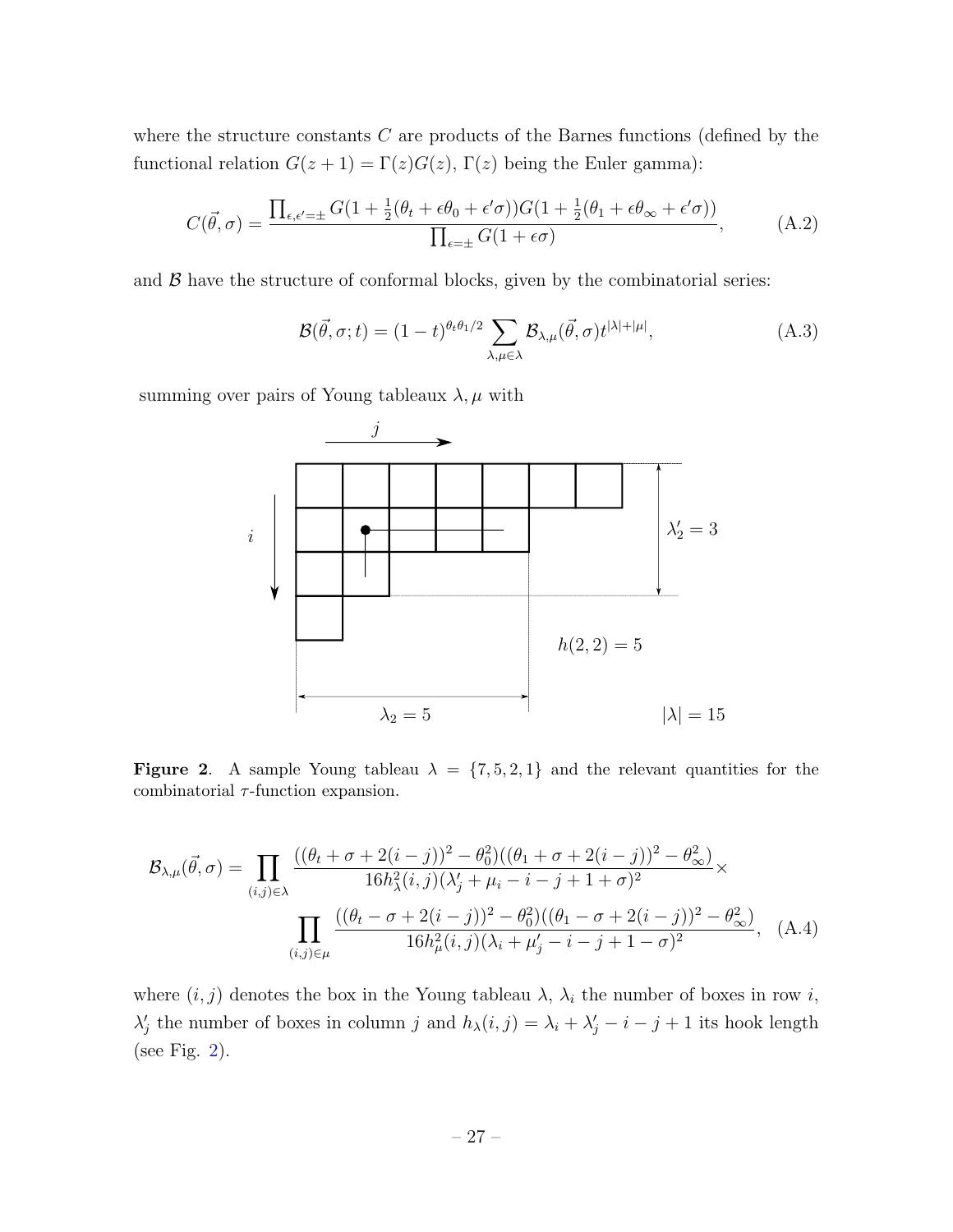The parameter  $s$  in  $(A.1)$  is related to a special parametrization of the Fricke-Jimbo relation

$$
p_{0t}p_{1t}p_{01} + p_{01}^2 + p_{1t}^2 + p_{01}^2 + p_0^2 + p_t^2 + p_1^2 + p_0p_1p_tp_\infty =
$$
  

$$
(p_0p_t + p_1p_\infty)p_{0t} + (p_1p_t + p_0p_\infty)p_{1t} + (p_0p_1 + p_tp_\infty)p_{01} + 4, \quad (A.5)
$$

where  $p_i = \text{Tr } M_i = 2 \cos \pi \theta_i$  and  $p_{ij} = \text{Tr } M_i M_j = 2 \cos \pi \sigma_{ij}$ . This relation is valid for any group of four  $SL(2, \mathbb{C})$  matrices obeying the monodromy identity

$$
M_0 M_t M_1 M_\infty = \mathbb{1}.\tag{A.6}
$$

Following [\[29,](#page-33-9) [30\]](#page-33-10), if we fix the  $\theta_i$  and  $\sigma_{0t}$  the above relation can be parametrized in terms of s as

<span id="page-28-0"></span>
$$
(p_{0t}^2 - 4) p_{1t} = D_{t,+} s + D_{t,-} s^{-1} + D_{t,0}, \qquad (A.7a)
$$

$$
\left(p_{0t}^2 - 4\right)p_{01} = D_{u,+}s + D_{u,-}s^{-1} + D_{u,0},\tag{A.7b}
$$

with coefficients given by:

$$
D_{t,0} = p_{0t} (p_0 p_1 + p_t p_\infty) - 2 (p_0 p_\infty + p_t p_1), \qquad (A.8a)
$$

$$
D_{u,0} = p_{0t} (p_t p_1 + p_0 p_\infty) - 2 (p_0 p_1 + p_t p_\infty), \qquad (A.8b)
$$

$$
D_{t,\pm} = 16 \prod_{\epsilon=\pm} \sin \frac{\pi}{2} \left( \theta_t \mp \sigma_{0t} + \epsilon \theta_0 \right) \sin \frac{\pi}{2} \left( \theta_1 \mp \sigma_{0t} + \epsilon \theta_\infty \right), \tag{A.8c}
$$

$$
D_{u,\pm} = -D_{t,\pm}e^{\mp \pi i \sigma_{0t}}.\tag{A.8d}
$$

Solving the system  $(A.7)$  for s, we get

$$
s^{\pm}(\cos \pi(\theta_t \mp \sigma_{0t}) - \cos \pi \theta_0)(\cos \pi(\theta_1 \mp \sigma_{0t}) - \cos \pi \theta_{\infty})
$$
  
=  $(\cos \pi \theta_t \cos \pi \theta_1 + \cos \pi \theta_0 \cos \pi \theta_{\infty} \pm i \sin \pi \sigma_{0t} \cos \pi \sigma_{01})$   
–  $(\cos \pi \theta_0 \cos \pi \theta_1 + \cos \pi \theta_t \cos \pi \theta_{\infty} \mp i \sin \pi \sigma_{0t} \cos \pi \sigma_{1t})e^{\pm \pi i \sigma_{0t}}.$  (A.9)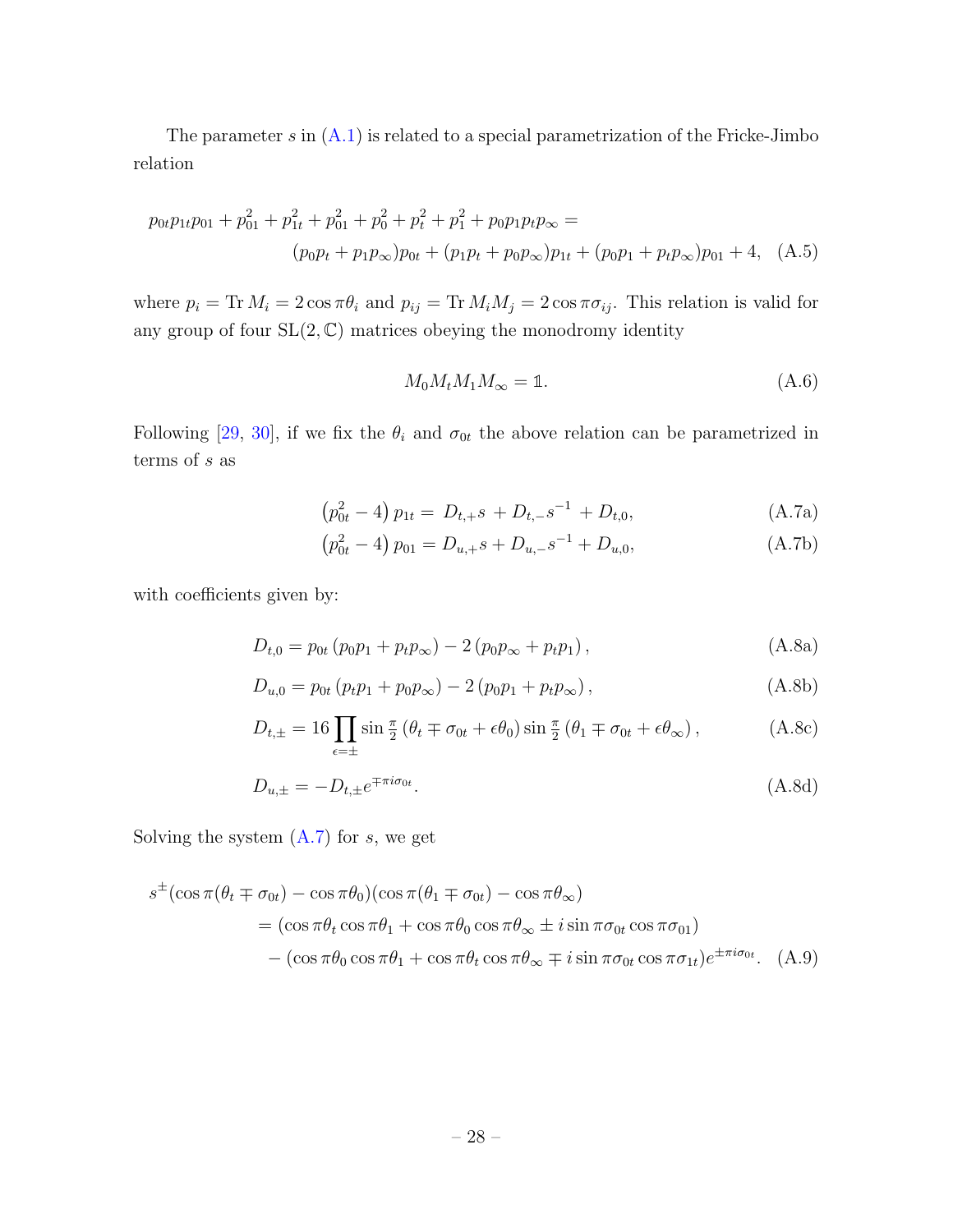# Finding  $\sigma_{1t}$  in the Near-Extremal Case

Now we have all ingredients to find  $\sigma_{1t}$  in the limit  $t_0 \to 0$ . The first terms of the expansion  $(A.1)$  are

$$
\tau(t) \sim t^{\sigma^2/4 - (\theta_0 - \theta_t)^2/4} \left[ 1 + C_- s^{-1} t^{1-\sigma} + C_0 t + sC_+ t^{1+\sigma} + \mathcal{O}(t^{4(1\pm\sigma)}) \right]
$$
(A.10)

where  $\sigma \equiv \sigma_{0t}$  and

$$
C_0 = \frac{(\theta_0^2 - \theta_t^2 - \sigma^2)(\theta_{\infty}^2 - \theta_1^2 - \sigma^2)}{8\sigma^2},
$$
  
\n
$$
C_{\pm} = -\frac{\Gamma^2(1 \mp \sigma)}{\Gamma^2(1 \pm \sigma)} \prod_{\epsilon=\pm 1} \frac{\Gamma(1 + \frac{1}{2}(\epsilon\theta_0 + \theta_t \pm \sigma))\Gamma(1 + \frac{1}{2}(\epsilon\theta_{\infty} + \theta_1 \pm \sigma))}{\Gamma(1 + \frac{1}{2}(\epsilon\theta_0 + \theta_t \mp \sigma))\Gamma(1 + \frac{1}{2}(\epsilon\theta_{\infty} + \theta_1 \mp \sigma))} \times.
$$
\n(A.11)  
\n
$$
\times \frac{(\theta_0^2 - (\theta_t \mp \sigma)^2)(\theta_{\infty}^2 - (\theta_1 \mp \sigma)^2)}{16\sigma^2(1 \pm \sigma)^2}.
$$

Using this expansion in  $(3.46)$ , we find to next-to-lowest order:

$$
t(t-1)\frac{d}{dt}\log\tau = -\frac{1}{4}[\sigma^2 - (\theta_0 - \theta_t)^2] + (1-\sigma)\frac{C}{s}t^{1-\sigma} + \dots,\tag{A.12a}
$$

$$
\frac{d}{dt}\left[t(t-1)\frac{d}{dt}\log\tau\right] = -(1-\sigma)^2 \frac{C_{-}}{s}t^{-\sigma} + \frac{1}{4}[\sigma^2 - (\theta_0 - \theta_t)^2] + \dots. \tag{A.12b}
$$

Setting  $t = t_0$  above and applying [\(3.46\)](#page-18-0), we get from [\(A.12a\)](#page-29-1) the approximate value of  $\sigma$  [\(3.51\)](#page-20-0). From [\(A.12b\)](#page-29-2), we can find the parameter s in terms of what is already known

<span id="page-29-2"></span><span id="page-29-1"></span>
$$
s \simeq -\frac{(1-\sigma)^2 C_-}{(\theta_0 + \theta_1 + \kappa_1)\theta_t} t_0^{-\sigma},
$$
\n(A.13)

then we just need to plug this result in  $(A.7)$  and this gives  $p_{1t} = 2 \cos \pi \sigma_{1t}$ .

# <span id="page-29-0"></span>B Angular Eigenvalues

In Chambers-Moss coordinates, the Kerr-dS metric yields the following angular equation in the conformally coupled case:

$$
\partial_u(P(u)\partial_u S(u)) + \left(-2\alpha^2 u^2 + C_\ell - \frac{\chi^4}{P(u)}(a\omega(1-u^2) - m)^2\right)S(u) = 0,\tag{B.1}
$$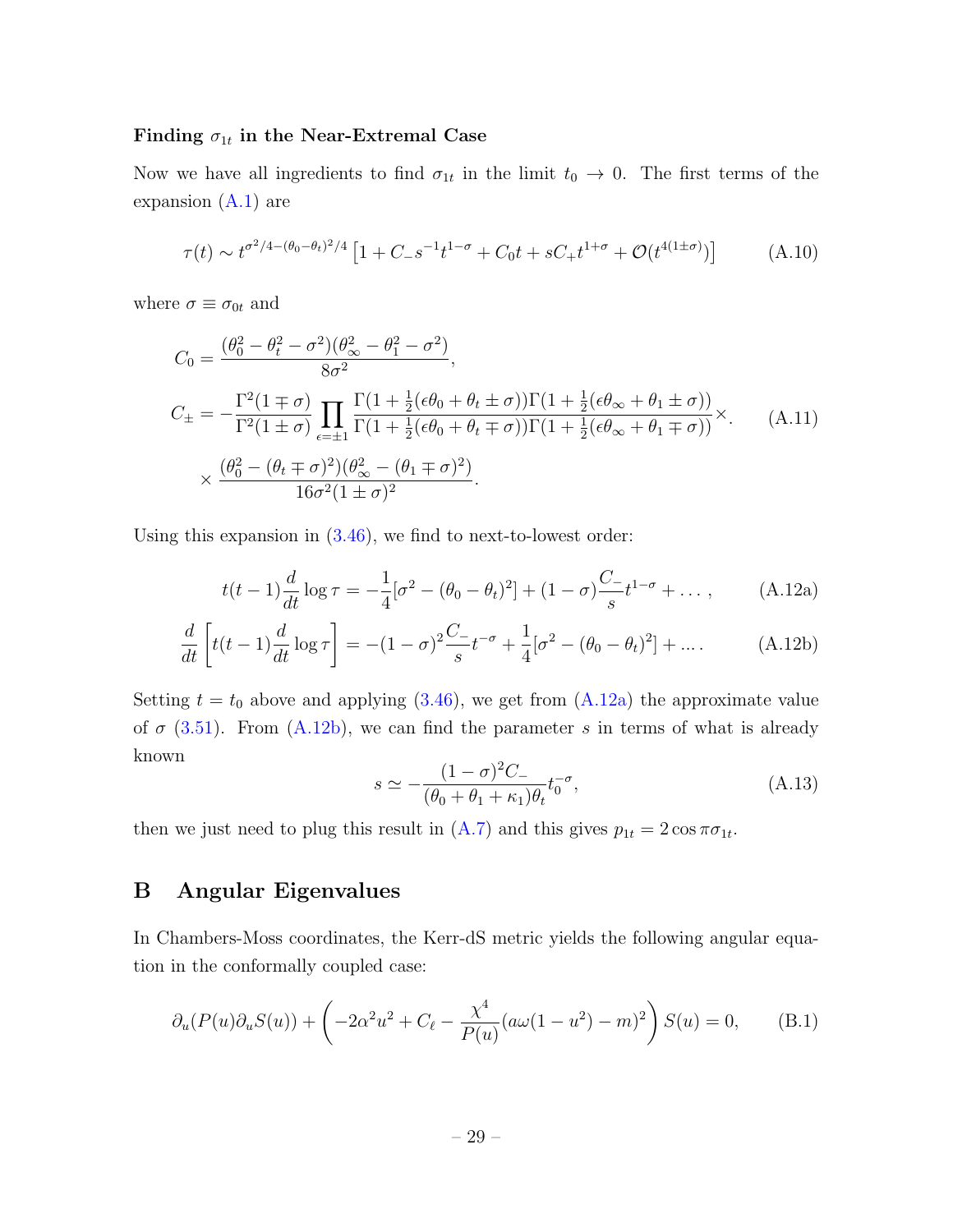with

$$
P(u) = (1 + \alpha u^2)(1 - u^2), \quad C_{\ell} = \lambda_{\ell} + \chi^2(a^2 \omega^2 - 2m a \omega), \tag{B.2}
$$

where  $\alpha = a/L$  and  $\chi^2 = 1 + \alpha^2$ . Our interest in this equation is primarily in the determination of the eigenvalues  $C_{\ell}$ . Approximate expressions for the  $C_{\ell}$  can be obtained using Padé (rational) approximants, as in  $[41]$ . There, only the spin 2 case has been treated, but their method can be applied to any spin. In our case, the equation reduces to a Fuchsian equation with 5 regular singular points:

$$
\theta_{\pm 1} = \mp m, \quad \theta_{\pm \frac{i}{\alpha}} = \pm i(\omega \chi^2 L - \alpha m) \equiv \pm \Theta, \quad \theta_{\infty} = 1.
$$
 (B.3)

Upon the change of variables:

$$
x = x_{\infty} \frac{u + i/\alpha}{u + 1}, \qquad S(x) = x^{\Theta/2} (x - 1)^{-\Theta/2} (x - x_0)^{m/2} (x - x_{\infty}) f(x), \qquad (B.4)
$$

with  $t_0 = (i+\alpha)^2/4i\alpha$  and  $x_\infty = (i+\alpha)/2i$ . The function  $f(x)$  satisfies Heun's equation in canonical form

<span id="page-30-0"></span>
$$
\frac{d^2f}{dx^2} + \left(\frac{1+\Theta}{x} + \frac{1-\Theta}{x-1} + \frac{1+m}{x-t_0}\right)\frac{df}{dx} + \left(\frac{\rho_+\rho_-}{x(x-1)} + \frac{t_0(t_0-1)Q_0}{x(x-1)(x-t_0)}\right)f = 0, \quad (B.5)
$$

and the accessory parameters given by

$$
\rho_{+} = 1 + m, \quad \rho_{-} = 1
$$
  
\n
$$
Q_{0} = -\frac{4i\alpha}{\chi^{4}} \left( C_{\ell} + m + 1 + \alpha^{2} (m - 1) - 2a\omega \chi^{2} \right).
$$
 (B.6)

From now on, we define

$$
\theta_0 = \Theta, \quad \theta_1 = -\Theta, \quad \theta_{x_0} = -m, \quad \theta_{\infty} = m. \tag{B.7}
$$

The eigenvalue condition is that there exists a regular solution of the angular system at  $u = \pm 1$  (corresponding to the north and south poles of the sphere), i.e.

<span id="page-30-1"></span>
$$
S(u) = \begin{cases} (1+u)^{-m/2}, & u \to -1 \\ (1-u)^{m/2}, & u \to +1, \end{cases}
$$
 (B.8)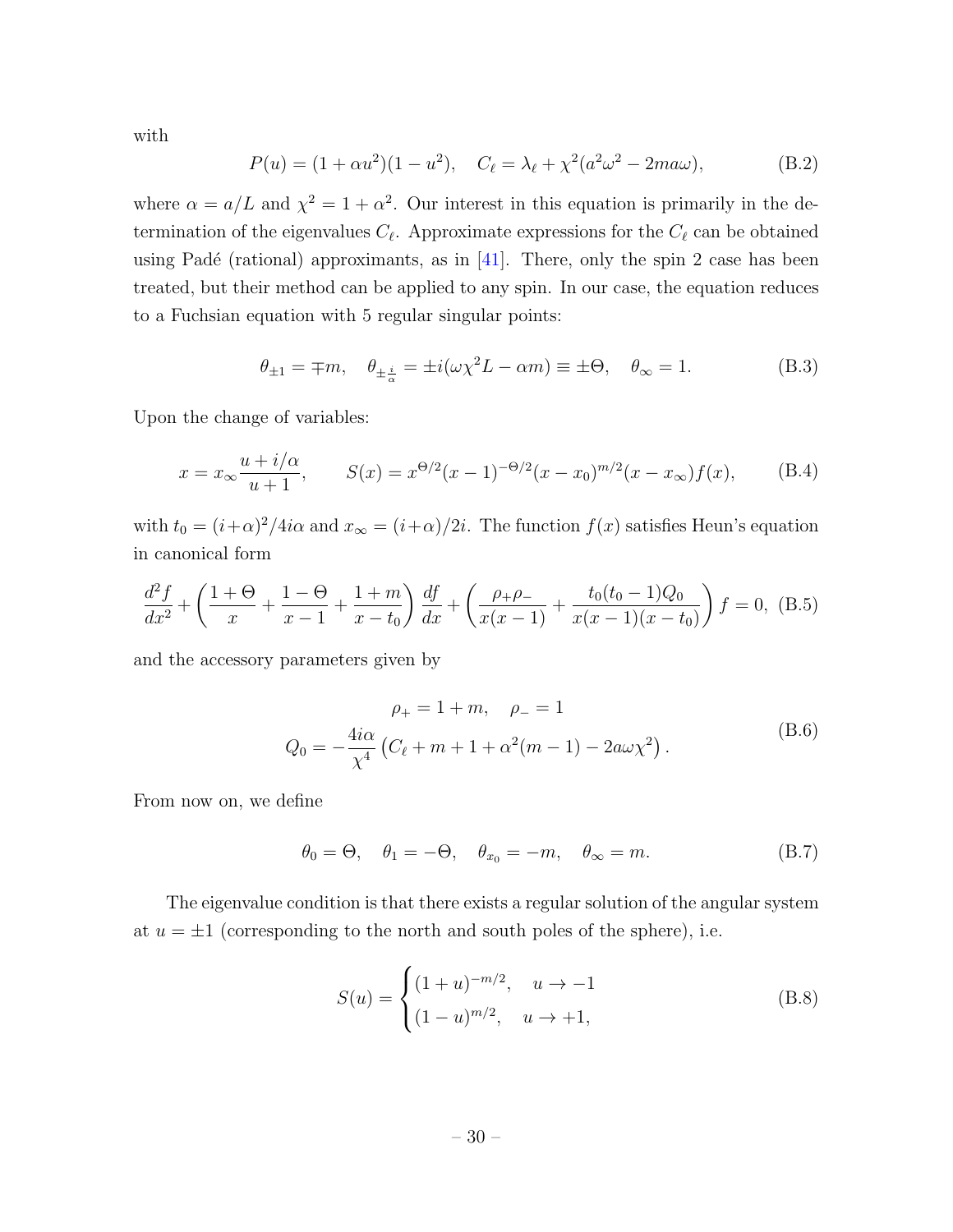which corresponds to the points  $x = t_0$  and  $x = \infty$  in [\(B.5\)](#page-30-0). This poses constraints in the connection matrices  $E_{-1,1} = g_{-1}g_1^{-1}$ . Using the Wronskian normalization, [\(B.8\)](#page-30-1) implies that one of the natural solutions at  $x = t_0$   $(u = +1)$  is also a natural solution at  $x = \infty$  (u = -1). Thus, using [\(3.33\)](#page-15-2), we conclude that the only allowed values for  $C_{\ell}$ will be those which the monodromy matrices  $M_{t_0}$  and  $M_{\infty}$  are mutually diagonalizable. In fact, in this case, as the monodromies are integers, one expects logarithmic behaviour and the monodromies are only block diagonal. In any case, the composite monodromy  $\sigma_{t_0\infty}$  will satisfy:

$$
\sigma_{t_0\infty} = 2\ell, \quad \ell \in \mathbb{Z},\tag{B.9}
$$

and  $C_{\ell}$  can in principle be obtained from  $(3.46)$ 

<span id="page-31-6"></span>
$$
Q_0(\ell) = \frac{d}{dx} \log \tau(t_0; \{\Theta, -\Theta, m, m, \sigma_{t_0 \infty} = 2(\ell \mp m), \sigma_{0t_0}\}) - \frac{m\Theta}{t_0(t_0 - 1)},
$$
(B.10)

as described in Appendix [A.](#page-26-0) Thus the eigenvalue problem is also solved  $-$  somewhat formally – by isomonodromy. Asymptotic expansions for  $\tau$  near  $x_0 = \infty$  can be found in [\[7,](#page-32-0) [30\]](#page-33-10).

## References

- <span id="page-31-0"></span>[1] A. Castro, J. M. Lapan, A. Maloney, and M. J. Rodriguez, Black Hole Scattering from Monodromy, Class.Quant.Grav. **30** (2013) 165005, [[arXiv:1304.3781](http://arxiv.org/abs/1304.3781)].
- <span id="page-31-1"></span>[2] F. Novaes and B. Carneiro da Cunha, *Isomonodromy, painlevé transcendents and* scattering off of black holes, Journal of High Energy Physics  $2014$  (2014), no. 7.
- <span id="page-31-2"></span>[3] M. Jimbo, T. Miwa, and A. K. Ueno, Monodromy Preserving Deformation of Linear Ordinary Differential Equations With Rational Coefficients, I, Physica D2 (1981) 306–352.
- <span id="page-31-5"></span>[4] M. Jimbo and T. Miwa, Monodromy Preserving Deformation of Linear Ordinary Differential Equations with Rational Coefficients, II, Physica  $D2$  (1981) 407–448.
- <span id="page-31-3"></span>[5] M. Jimbo and T. Miwa, Monodromy Preserving Deformation of Linear Ordinary Differential Equations with Rational Coefficients, III, Physica D4 (1981) 26–46.
- <span id="page-31-4"></span>[6] O. Gamayun, N. Iorgov, and O. Lisovyy, *Conformal field theory of Painlevé VI*, JHEP 1210 (July, 2012) 038, [[arXiv:1207.0787](http://arxiv.org/abs/1207.0787)].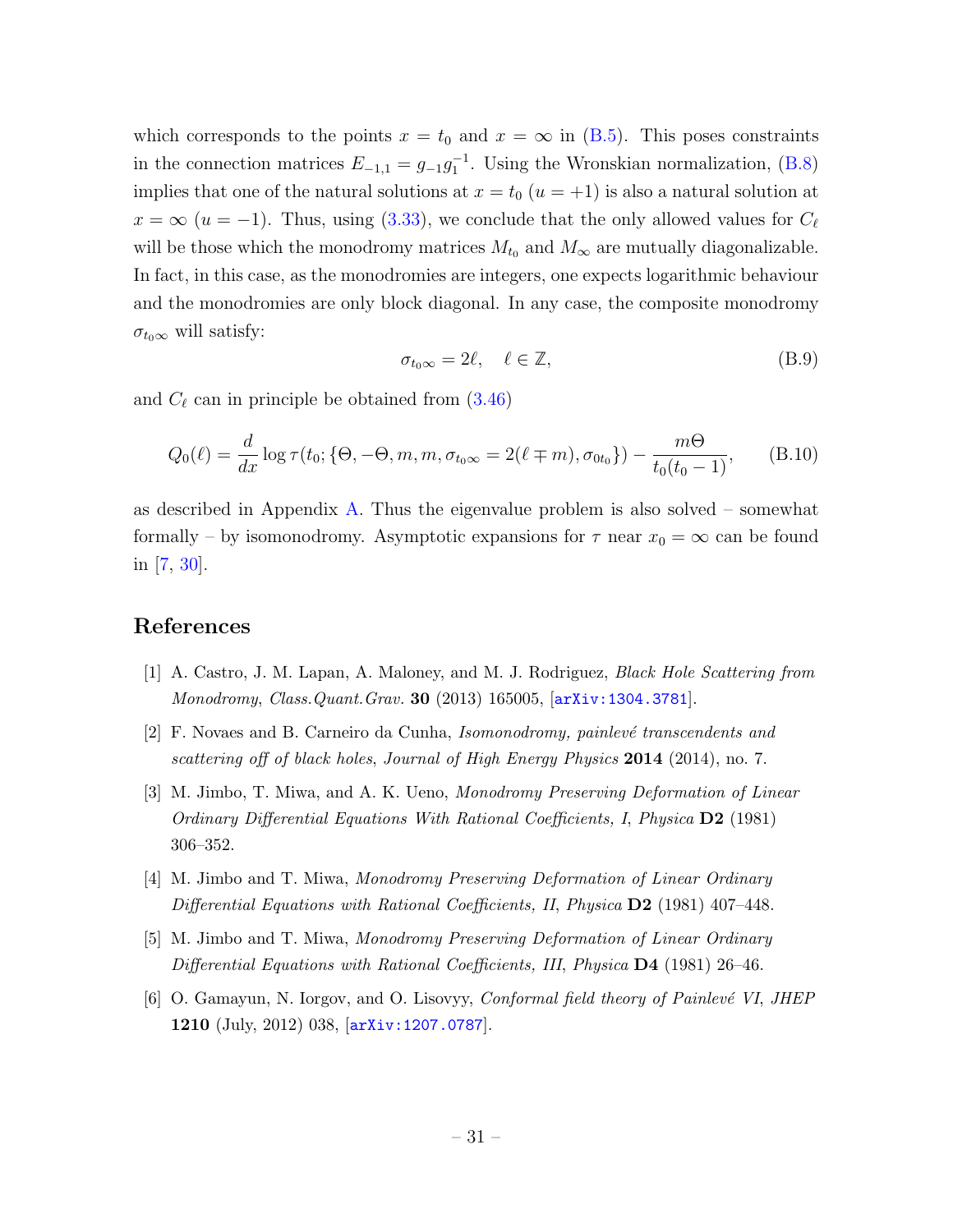- <span id="page-32-0"></span>[7] O. Gamayun, N. Iorgov, and O. Lisovyy, *How instanton combinatorics solves Painlevé* VI, V and IIIs, J.Phys. A46 (Feb., 2013) 335203, [[arXiv:1302.1832](http://arxiv.org/abs/1302.1832)].
- <span id="page-32-1"></span>[8] H. Suzuki, E. Takasugi, and H. Umetsu, Perturbations of Kerr-de Sitter black hole and Heun's equations, Prog. Theor. Phys.  $100$  (1998) 491–505,  $gr-qc/9805064$ .
- <span id="page-32-2"></span>[9] H. Suzuki, E. Takasugi, and H. Umetsu, Analytic solutions of Teukolsky equation in Kerr-de Sitter and Kerr-Newman-de Sitter geometries, Prog.Theor.Phys. 102 (1999)  $253-272$ ,  $[\text{gr-qc}/9905040]$ .
- <span id="page-32-3"></span>[10] H. Suzuki, E. Takasugi, and H. Umetsu, Absorption rate of the Kerr-de Sitter black hole and the Kerr-Newman-de Sitter black hole, Prog. Theor. Phys. 103 (2000) 723-731, [[gr-qc/9911079](http://arxiv.org/abs/gr-qc/9911079)].
- <span id="page-32-4"></span>[11] A. Ronveaux and F. Arscott, Heun's differential equations. Oxford University Press, 1995.
- <span id="page-32-8"></span>[12] K. Iwasaki, H. Kimura, S. Shimomura, and M. Yoshida, From Gauss to Painlevé: A Modern Theory of Special Functions, vol. 16 of Aspects of Mathematics E. Braunschweig, 1991.
- <span id="page-32-5"></span>[13] T. Miwa, Painlev´e property of monodromy preserving deformation equations and the analyticity of  $\tau$  functions, Publications of the Research Institute for Mathematical Sciences **17** (1981), no. 2 703–721.
- <span id="page-32-6"></span>[14] L. F. Alday, D. Gaiotto, and Y. Tachikawa, Liouville Correlation Functions from Four-dimensional Gauge Theories, Lett.Math.Phys. 91 (2010) 167–197, [[arXiv:0906.3219](http://arxiv.org/abs/0906.3219)].
- <span id="page-32-7"></span>[15] V. A. Alba, V. A. Fateev, A. V. Litvinov, and G. M. Tarnopolskiy, On combinatorial expansion of the conformal blocks arising from AGT conjecture, Lett.Math.Phys. 98 (2011) 33–64, [[arXiv:1012.1312](http://arxiv.org/abs/1012.1312)].
- <span id="page-32-9"></span>[16] B. Carneiro da Cunha and F. Novaes, Scattering Amplitudes for Near-Extremal Kerr Geometries, [arXiv:1506.06588](http://arxiv.org/abs/1506.06588).
- <span id="page-32-10"></span>[17] D. Batic and H. Schmid, Heun equation, Teukolsky equation, and type-D metrics, J.Math.Phys. 48 (2007) 042502, [[gr-qc/0701064](http://arxiv.org/abs/gr-qc/0701064)].
- <span id="page-32-11"></span>[18] P. Gavrylenko, *Isomonodromic*  $\tau$ -functions and  $W_N$  conformal blocks, [arXiv:1505.00259](http://arxiv.org/abs/1505.00259).
- <span id="page-32-12"></span>[19] B. Carter et al., Hamilton-jacobi and schrödinger separable solutions of einstein's equations, Communications in Mathematical Physics 10 (1968), no. 4 280–310.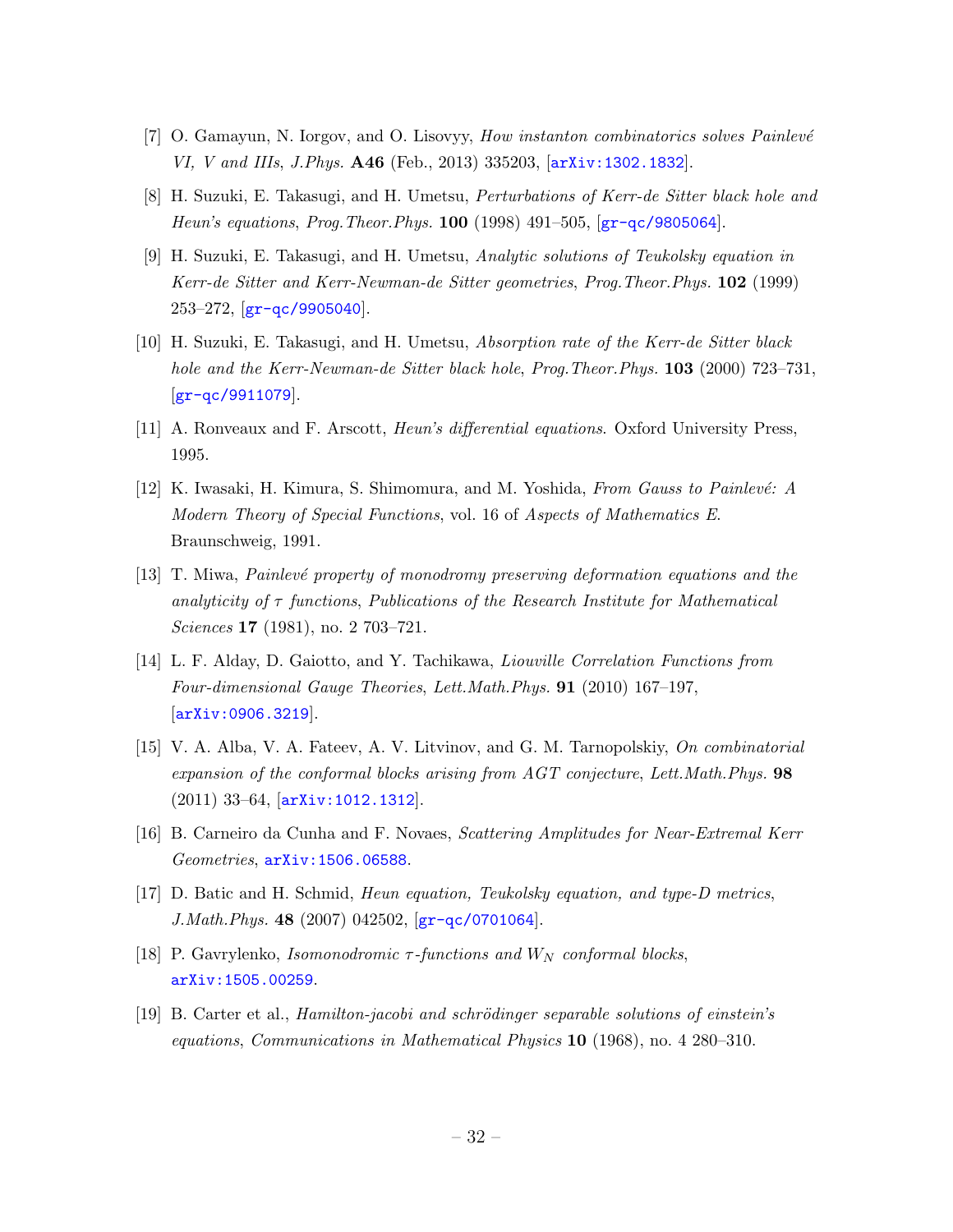- <span id="page-33-0"></span>[20] W. Chen, H. Lü, and C. Pope, *General Kerr–NUT–AdS metrics in all dimensions*, Classical and Quantum Gravity 23 (2006), no. 17 5323.
- <span id="page-33-1"></span>[21] C. M. Chambers and I. G. Moss, Stability of the Cauchy horizon in Kerr-de Sitter space-times, Class.Quant.Grav. 11 (1994) 1035-1054,  $g$ r-qc/9404015.
- <span id="page-33-2"></span>[22] O. J. Dias, J. E. Santos, and M. Stein, Kerr-AdS and its near-horizon geometry: perturbations and the Kerr/CFT correspondence, Journal of High Energy Physics 2012 (2012), no. 10 1–31.
- <span id="page-33-3"></span>[23] G. W. Gibbons and S. W. Hawking, Cosmological event horizons, thermodynamics, and particle creation, Physical Review D 15 (1977), no. 10 2738.
- <span id="page-33-4"></span>[24] S. Akcay and R. A. Matzner, The kerr–de sitter universe, Classical and Quantum Gravity 28 (2011), no. 8 085012.
- <span id="page-33-5"></span>[25] S. Y. Slavyanov and W. Lay, Special Functions: A Unified Theory Based on Singularities. Oxford University Press, USA, 2000.
- <span id="page-33-6"></span>[26] M. F. Atiyah and R. Bott, The Yang-Mills Equations over Riemann Surfaces, Phil. Trans. R. Soc. Lond. A308 (1982) 523–615.
- <span id="page-33-7"></span>[27] D. Guzzetti, Tabulation of Painlevé 6 Transcendents, Nonlinearity 2012 (Aug., 2011) [[arXiv:1108.3401](http://arxiv.org/abs/1108.3401)].
- <span id="page-33-8"></span>[28] N. Iorgov, O. Lisovyy, and Y. Tykhyy, *Painlevé VI connection problem and monodromy* of  $c = 1$  conformal blocks, JHEP 1312 (Aug., 2013) 029, [[arXiv:1308.4092](http://arxiv.org/abs/1308.4092)].
- <span id="page-33-9"></span>[29] N. Iorgov, O. Lisovyy, and J. Teschner, Isomonodromic tau-functions from Liouville conformal blocks, [arXiv:1401.6104](http://arxiv.org/abs/1401.6104).
- <span id="page-33-10"></span>[30] M. Jimbo, *Monodromy Problem and the boundary condition for some Painlevé* equations, Publ. Res. Inst. Math. Sci. 18 (1982) 1137–1161.
- <span id="page-33-11"></span>[31] K. Okamoto, *Studies on Painlevé Equations, Ann. Mat. Pura Appl.* **146** (1986), no. 1 337–381.
- <span id="page-33-12"></span>[32] N. J. Hitchin, Geometrical aspects of Schlesinger's equation, J.Geom.Phys. 23 (1997) 287.
- <span id="page-33-13"></span>[33] A. Litvinov, S. Lukyanov, N. Nekrasov, and A. Zamolodchikov, Classical Conformal Blocks and Painleve VI, [arXiv:1309.4700](http://arxiv.org/abs/1309.4700).
- <span id="page-33-14"></span>[34] N. Nekrasov, A. Rosly, and S. Shatashvili, Darboux coordinates, Yang-Yang functional, and gauge theory, Nucl.Phys.Proc.Suppl. 216 (Mar., 2011) 69–93,  $[array:1103.3919]$ .